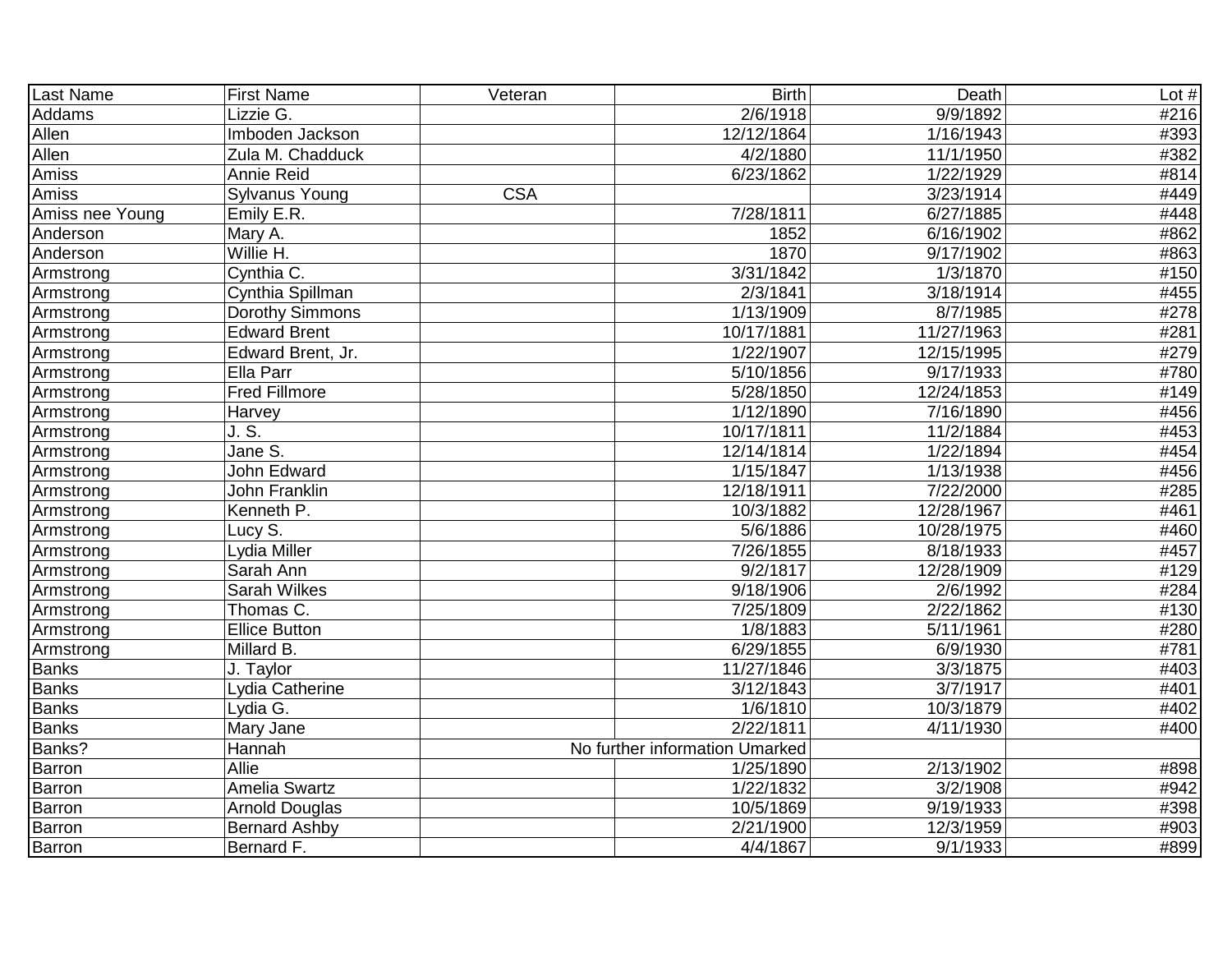| Last Name        | <b>First Name</b>               | Veteran                                               | <b>Birth</b>                    | Death      | Lot $#$ |
|------------------|---------------------------------|-------------------------------------------------------|---------------------------------|------------|---------|
| <b>Barron</b>    | <b>Evans Franklin</b>           |                                                       | 9/28/1898                       | 3/6/1970   | #232    |
| <b>Barron</b>    | <b>Fannie Banks</b>             |                                                       | 6/15/1877                       | 4/14/1933  | #397    |
| <b>Barron</b>    | Frances V.                      |                                                       | 2/26/1917                       | 12/16/2007 | #227    |
| Barron           | Jessie J.                       |                                                       | 7/27/1874                       | 10/27/1938 | #944    |
| <b>Barron</b>    | Lucy E.                         |                                                       | 3/24/1915                       | 9/28/1915  | #943    |
| Barron           | <b>Lucy Routt</b>               |                                                       | 5/12/1891                       | 8/7/1963   | #945    |
| Barron           | Margaret E.                     |                                                       | 10/5/1872                       | 6/29/1938  | #812    |
| Barron           | Margaret M.                     |                                                       | 10/24/1915                      | 4/10/2004  | #810    |
| <b>Barron</b>    | Marion H.                       |                                                       | $\overline{2}/13/1905$          | 4/21/1905  | #813    |
| Barron           | Murry H.                        |                                                       | 3/24/1905                       | 4/23/1907  | #900    |
| <b>Barron</b>    | Norman L.                       |                                                       | 8/10/1904                       | 6/11/1987  | #811    |
| <b>Barron</b>    | Olive Lee                       |                                                       | 10/15/1899                      | 6/6/1980   | #229    |
| <b>Barron</b>    | Woodrow F.                      |                                                       | 11/11/1918                      | 1/5/2008   | #228    |
| <b>Barron</b>    | Carlin W.                       |                                                       | 5/12/1918                       | 5/19/1918  | #901    |
| Barron           | <b>Celeste Melissa</b>          |                                                       | 8/29/1891                       | 9/16/1967  | #902    |
| <b>Beatty</b>    | Cornelia V.                     |                                                       | 8/20/1821                       | 3/16/1905  | #215    |
| <b>Beatty</b>    | John                            |                                                       | 8/10/1804                       | 2/28/1882  | #214    |
| <b>Berrey</b>    | <b>Fanny Harris</b>             |                                                       | 10/5/1854                       | 6/27/1949  | #321    |
| <b>Berry</b>     | Mrs. Francis                    |                                                       | No further information Unmarked |            |         |
| <b>Black</b>     | <b>Charles Edward</b>           |                                                       | 9/1/1909                        | 4/8/1975   | #901    |
| <b>Blakeslee</b> | Carol Allaire Hackley Blakeslee |                                                       | 12/16/1932                      | 1/25/2020  | #521 -A |
| <b>Booten</b>    | <b>Judith Frances</b>           |                                                       | 1856                            | 1936       | #211    |
| <b>Botts</b>     | <b>Hazel Allen</b>              |                                                       | 1/20/1908                       | 9/22/2001  | #384    |
| <b>Botts</b>     | Thomas S.                       |                                                       | 10/6/1904                       | 5/7/1972   | #385    |
| <b>Bracey</b>    | Donald Arthur                   |                                                       | 3/17/1959                       | 10/24/1965 | #786    |
| <b>Bracey</b>    | Robert Arthur                   |                                                       | 10/6/1932                       | 6/8/1986   | #842    |
| <b>Bracey</b>    | Virginia Lee                    |                                                       | 7/10/1956                       | 7/13/1956  | #785    |
| <b>Brown</b>     | Charles P.                      |                                                       | 8/2/1853                        | 8/15/1879  | #141    |
| <b>Browning</b>  | Lucy A.                         |                                                       | 12/11/1908                      | 12/10/1992 | #282    |
| <b>Browning</b>  | William L.                      |                                                       | 12/31/1905                      | 1/31/1993  | #283    |
| <b>Burnley</b>   | Caleb Douglas                   |                                                       | 12/23/1809                      | 4/1/1863   | #29     |
| <b>Burnley</b>   | <b>Charles Thornton</b>         | <b>CSA, First Confederate</b><br>Engineer Troops, A-C | 3/10/1846                       | 3/6/1922   | #674    |
| <b>Burnley</b>   | <b>Henry Martin</b>             | CSA Jone's Co. 2 Va. Arty.                            | 10/23/1837                      | 7/28/1920  | #24     |
| <b>Burnley</b>   | Lucy Elizabeth Spillman         |                                                       | 10/3/1816                       | 4/10/1881  | #28     |
| <b>Burnley</b>   | Mary C.                         |                                                       | 12/25/1891                      | 9/23/1962  | #675    |
| <b>Burnley</b>   | Miriam Withers Holtzman         |                                                       | 1/27/1871                       | 4/30/1925  | #15     |
| <b>Burnley</b>   | Mollie K.                       |                                                       | 2/12/1850                       | 7/1/1932   | #673    |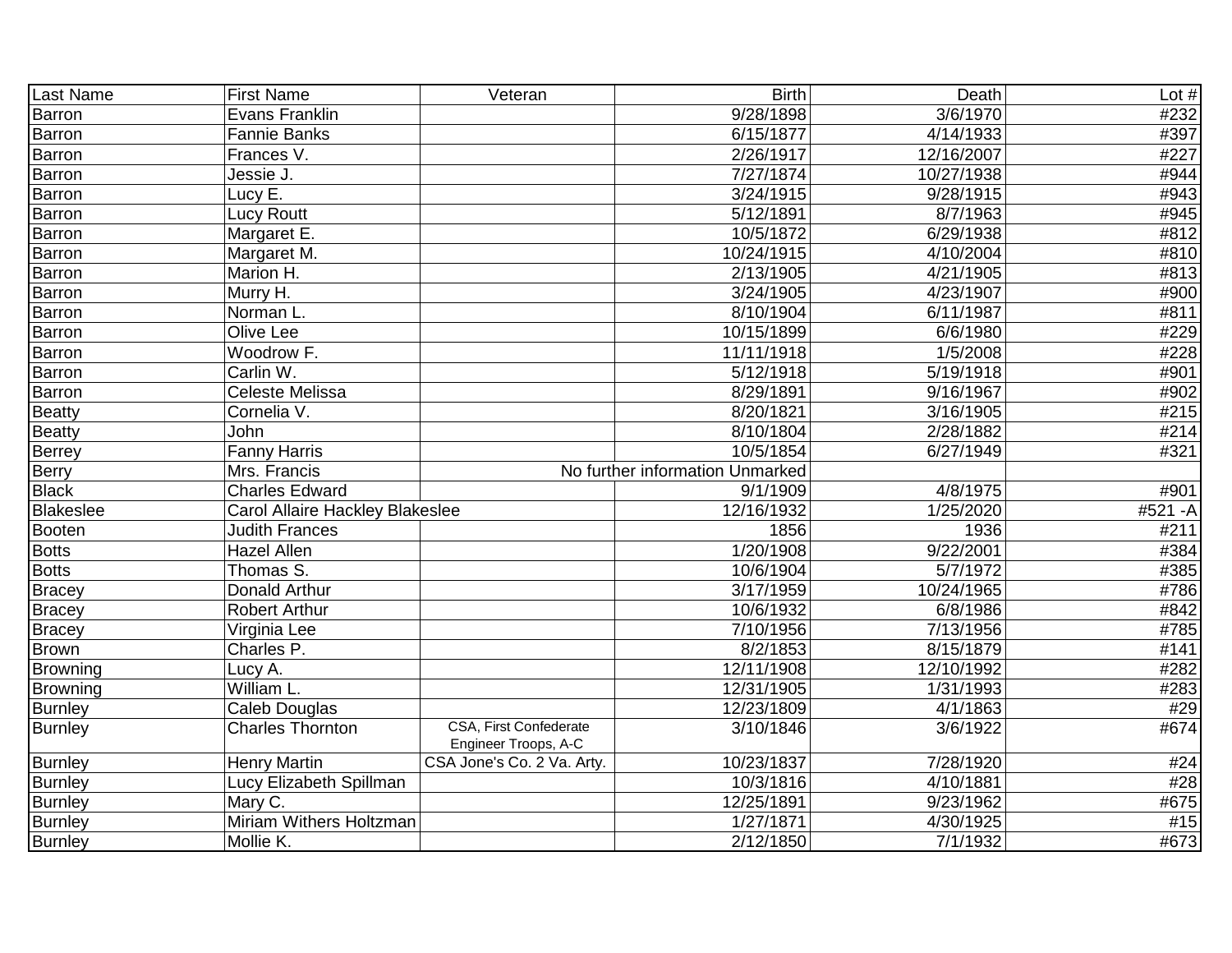| Last Name      | <b>First Name</b>      | Veteran | <b>Birth</b>       | Death                  | Lot $#$ |
|----------------|------------------------|---------|--------------------|------------------------|---------|
| <b>Burnley</b> | William Mason          |         | 1/22/1854          | 1/26/1919              | #16     |
| <b>Buttner</b> | <b>Edith Embrey</b>    |         | 10/31/1919         | 7/16/1995              | #1030   |
| <b>Button</b>  | Alice                  |         | 9/24/1820          | 1/4/1821               | #146    |
| <b>Button</b>  | Alice                  |         | 6/2/1883           | 5/25/1895              | #501    |
| <b>Button</b>  | Ann Rogers             |         | 12/13/1884         | 1/17/1919              | #824    |
| <b>Button</b>  | Annie E.               |         | $\sqrt{8}/29/1856$ | 5/3/1942               | #143    |
| <b>Button</b>  | Bernice James          |         | 2/12/1892          | 2/12/1985              | #506    |
| <b>Button</b>  | Catherine W.           |         | 10/28/1788         | 12/4/1865              | #124    |
| <b>Button</b>  | D. W.                  |         | 10/15/1884         | 10/21/1921             | #114    |
| <b>Button</b>  | Eva Seibert            |         | 11/28/1894         | 2/19/1937              | #112    |
| <b>Button</b>  | F.W.                   |         | 3/16/1852          | 8/30/1931              | #117    |
| <b>Button</b>  | Frank M.               |         | 3/30/1850          | 11/2/1905              | #822    |
| <b>Button</b>  | Frank M.               |         | 4/1/1890           | 7/14/1912              | #823    |
| <b>Button</b>  | Frederick              |         | 7/1/1784           | 11/20/1862             | #125    |
| <b>Button</b>  | <b>Helen Connolly</b>  |         | 3/7/1929           | 4/9/2014               | #178    |
| <b>Button</b>  | Helen Rebecca          |         | 10/1/1882          | 8/20/1912              | #115    |
| <b>Button</b>  | Henry E.               |         | 2/28/1850          | 4/10/1926              | #561    |
| <b>Button</b>  | J. Mortimer            |         | 10/28/1878         | 10/10/1937             | #113    |
| <b>Button</b>  | J. Mortimer, Jr.       |         | 7/24/1920          | 6/18/19xx              | #109    |
| <b>Button</b>  | James M.               |         | 8/20/1821          | 1/20/1868              | #123    |
| <b>Button</b>  | James Warren           |         | 12/29/1887         | 12/1/1963              | #507    |
| <b>Button</b>  | Jane Catherine         |         | 3/1/1853           | 12/14/1853             | #148    |
| <b>Button</b>  | Jane H.                |         | 9/28/1823          | 1/12/1898              | #144    |
| <b>Button</b>  | Joseph                 |         | 8/10/1890          | 9/16/1974              | #574    |
| <b>Button</b>  | Joseph W.              |         | 10/31/1825         | 7/10/1871              | #145    |
| <b>Button</b>  | <b>Lillian Dorothy</b> |         | 7/29/1910          | 8/12/1910              | #562    |
| <b>Button</b>  | Lillie Humphries       |         | 2/4/1877           | 9/9/1952               | #564    |
| <b>Button</b>  | Louis Stanley          |         | 8/17/1894          | 1/17/1968              | #181    |
| <b>Button</b>  | Louis Stanley, III     |         | 8/6/1956           | 11/10/1986             | #179    |
| Button         | Louise Lake            |         | 5/8/1898           | 3/24/1991              | #510    |
| Button         | Lucy R.                |         | 12/4/1854          | 9/4/1939               | #821    |
| <b>Button</b>  | Lulie M.               |         | 9/3/1855           | 10/10/1916             | #116    |
| <b>Button</b>  | <b>Mary Alice</b>      |         | 10/29/1921         | 2/5/1922               | #505    |
| <b>Button</b>  | Mary E.                |         | 11/25/1853         | 2/16/1920              | #118    |
| <b>Button</b>  | Mary J.                |         | 3/2/1870           | 4/26/1926              | #503    |
| <b>Button</b>  | Mary McGee             |         | 9/30/1906          | $\overline{5}/22/1993$ | #820    |
| <b>Button</b>  | N. Rogers              |         | 12/7/1892          | 11/12/1951             | #819    |
| <b>Button</b>  | Rebecca R.             |         | 4/1/1827           | 9/10/1880              | #122    |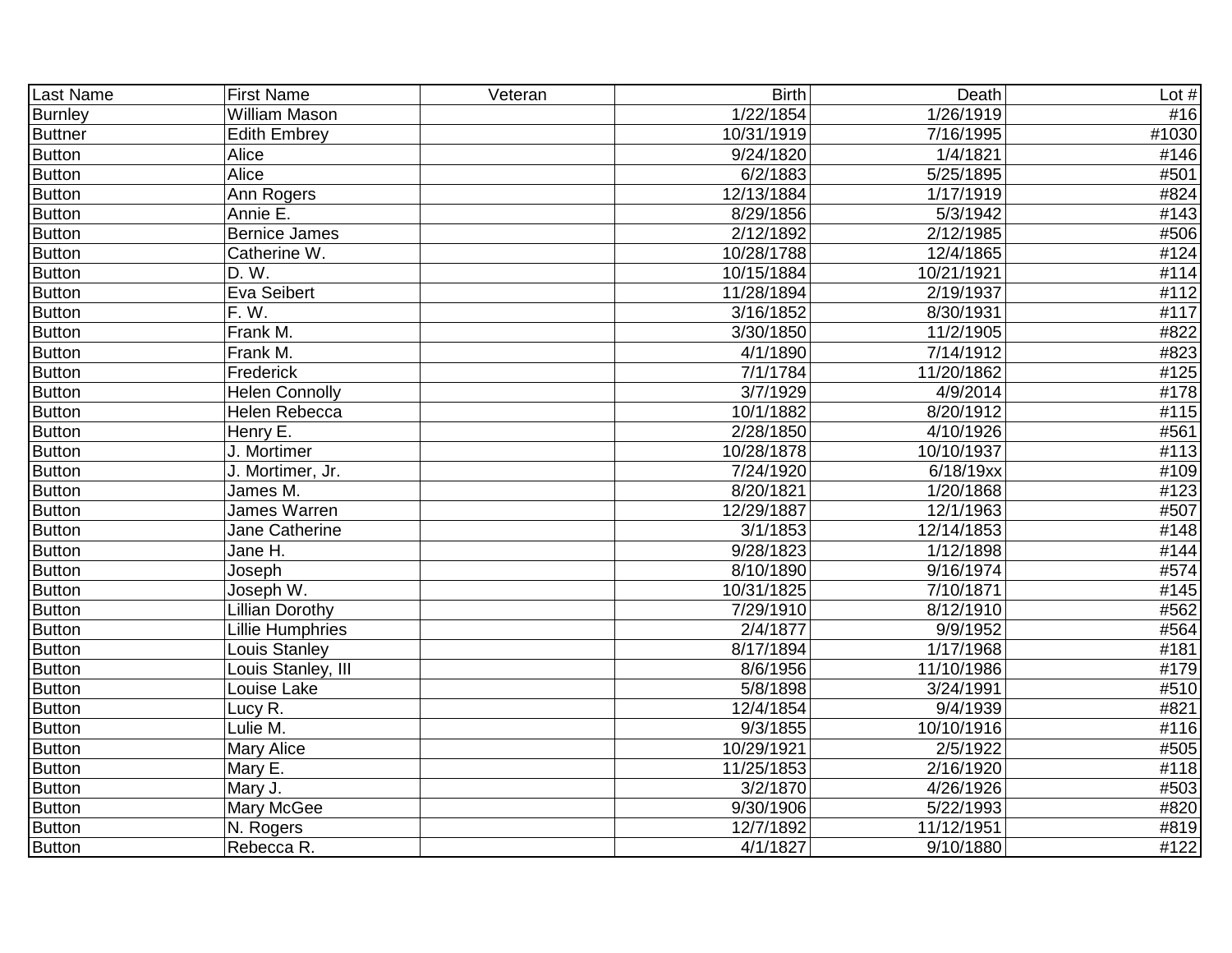| Last Name     | <b>First Name</b>     | Veteran | <b>Birth</b>      | Death                 | Lot $#$ |
|---------------|-----------------------|---------|-------------------|-----------------------|---------|
| <b>Button</b> | Rebecca S.            |         | 6/9/1856          | 7/8/1890              | #120    |
| <b>Button</b> | Rebecca V.            |         | 5/28/1881         | 7/16/1882             | #119    |
| <b>Button</b> | Roberta Walker        |         | 6/25/1893         | 1/6/1992              | #180    |
| <b>Button</b> | Sallie L.             |         | 11/24/1858        | $\overline{3/8}/1906$ | #560    |
| <b>Button</b> | Susan J.              |         | 4/26/1858         | 5/10/1890             | #121    |
| <b>Button</b> | <b>Susan Young</b>    |         | 11/26/1866        | 2/11/1867             | #147    |
| <b>Button</b> | Thelma K. Rosenberger |         | 4/27/1906         | 4/9/1995              | #573    |
| <b>Button</b> | W. Ryland             |         | 7/10/1861         | 3/8/1907              | #502    |
| <b>Button</b> | <b>Warren Packard</b> |         | 3/21/1880         | 11/24/1942            | #565    |
| <b>Button</b> | <b>Warren Ryland</b>  |         | 2/2/1898          | 5/23/1977             | #511    |
| Campbell      | Frank Lee, MD         |         | $\sqrt{6}/3/1865$ | 1/26/1927             | #157    |
| Campbell      | <b>Mabel Morrison</b> |         | 8/19/1873         | 9/24/1934             | #156    |
| Campbell      | <b>Ruth Frances</b>   |         | 7/25/1894         | 11/30/1945            | #155    |
| Chadduck      | <b>Annie Mabel</b>    |         | 3/27/1878         | 6/3/1949              | #386    |
| Chappelear    | Bertha H.             |         | 5/6/1889          | 5/29/1959             | #250    |
| Chappelear    | L. Clayton            |         | 4/29/1875         | 2/8/1961              | #251    |
| Chilton       | Lucille               |         | 11/30/1898        | 12/24/1971            | #153    |
| Chilton       | <b>Robert Scott</b>   |         | 8/2/1896          | 7/11/1964             | #154    |
| Clement       | Clara C.              |         | 2/1/1872          | 3/6/1927              | #99     |
| Clement       | Gertrude A.           |         | 3/22/1880         | 7/22xx/1975           | #101    |
| Clement       | Mary Bywaters         |         | 7/19/1903         | 1/25/1991             | #357    |
| Clement       | Rev. Charles          |         | 5/24/1863         | 4/11/1947             | #100    |
| Clement       | Roland P.             |         | 7/26/1902         | 8/6/1992              | #358    |
| Colvin        | Gladys E.             |         | 9/17/1903         | 5/19/1925             | #1045   |
| Colvin        | Shawna Renee          |         | 7/26/1995         | 4/12/2017             | #423    |
| Colvin        | <b>Thomas Marion</b>  |         | 10/30/1860        | 10/26/1945            | #1043   |
| Colvin        | Vivian J.             |         | 2/11/1899         | 7/17/1916             | #1046   |
| Cook          | Harry, Jr.            |         | 2/16/1934         | 12/22/2001            | #467B   |
| Cook          | Lora Mae Rosson       |         | 10/19/1938        | 5/18/2009             | #1017   |
| Cook          | Melinda Ann Rhodes    |         | 7/5/1957          | 3/26/2020             | #467T   |
| Cook          | Michael Wayne         |         | 6/7/1960          | 7/17/2020             | #1016   |
| Cooke         | Alston                |         | Infant            |                       | #927    |
| Cooke         | Arthur B.             |         | 2/18/1887         | 3/21/1976             | #926    |
| Cooke         | Fanny M.              |         | 10/28/1856        | 10/25/1862            | #559    |
| Cooke         | George N.             |         | 4/3/1853          | 10/30/1862            | #558    |
| Cooke         | <b>Harry Lewis</b>    |         | 4/9/1906          | 11/5/1982             | #469B   |
| Cooke         | Lewis T.              |         | 12/30/1821        | 3/6/1882              | #556    |
| Cooke         | Lucy A.               |         | 1/8/1832          | 1/9/1900              | #557    |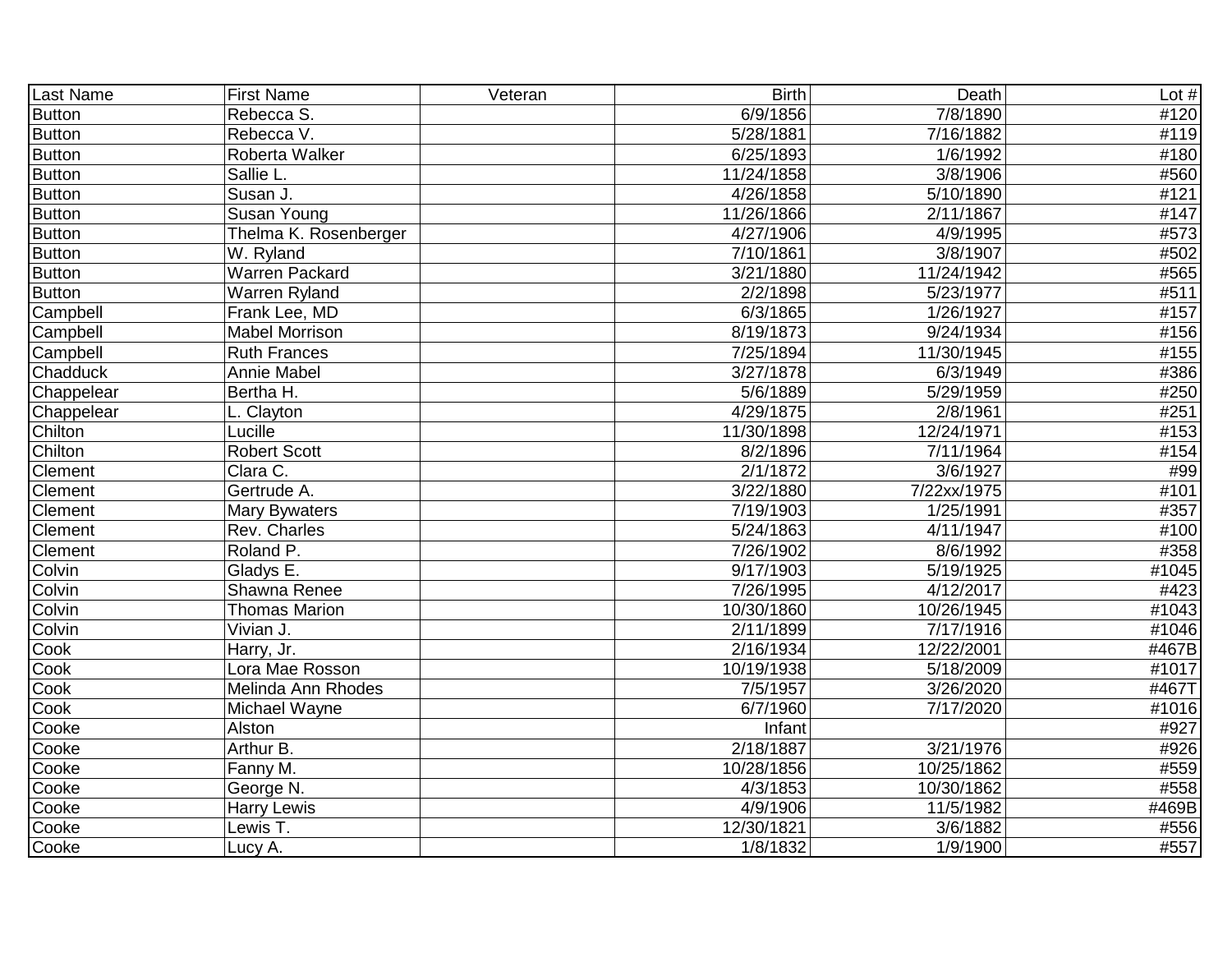| Last Name               | <b>First Name</b>      | Veteran                 | <b>Birth</b>                    | Death      | Lot $#$ |
|-------------------------|------------------------|-------------------------|---------------------------------|------------|---------|
| Cooke                   | M. Ethel               |                         | 7/23/1893                       | 11/2/1961  | #925    |
| Cooke                   | Mary Butler            |                         | 3/12/1911                       | 5/21/1993  | #468    |
| Coons                   | George Dallas          |                         | 6/20/1842                       | 3/26/1895  | #719    |
| Coons                   | Nannie Mason           |                         | 4/27/1845                       | 2/20/1903  | #718    |
| Cooper                  | <b>Julius Elbert</b>   |                         | 2/25/1918                       | 12/25/1932 | #374    |
| Cooper                  | <b>Julius Edward</b>   |                         | 12/18/1892                      | 7/3/1961   | #373    |
| Cooper                  | Rebecca Kane           |                         | 1/8/1885                        | 2/6/1972   | #372    |
| Cooper                  | William Allen          |                         | 6/21/1919                       | 8/21/1995  | #371    |
| Cornwell                | Alexander Kelly, Jr.   |                         | 10/5/1911                       | 3/28/1968  | #1071   |
| Cornwell                | Alexander Kelly, Sr.   |                         | 1/24/1862                       | 2/18/1932  | #1073   |
| Cornwell                | Ethel M.               |                         | $\sqrt{6/9/1899}$               | 12/23/1984 | #633    |
| Cornwell                | Foster F.              |                         | 12/7/1920                       | 10/11/2006 | #632    |
| Cornwell                | George Franklin        |                         | 6/22/1888                       | 12/29/1934 | #635    |
| Cornwell                | George Marshall        |                         | 6/6/1929                        | 3/30/1934  | #636    |
| Cornwell                | Ida C. Hackley         |                         | 5/7/1859                        | 11/2/1914  | #638    |
| Cornwell                | John Frank             |                         | 6/12/1860                       | 8/9/1936   | #634    |
| Cornwell                | <b>Susan Harris</b>    |                         | 1/26/1868                       | 2/28/1946  | #1072   |
| Crookshank              |                        |                         | No further information Unmarked |            |         |
| Cropp                   | Cornelia McQueen       |                         | 4/16/1878                       | 11/2/1944  | #711    |
| Cropp                   | James E.               |                         | 2/28/1906                       | 7/9/1932   | #713    |
| Cropp                   | Thomas J.              |                         | 1/25/1870                       | 3/8/1945   | #712    |
| Cropp                   | Tommie                 |                         | 4/21/1911                       | 10/2/1991  | #710    |
| Cropp                   | Viola T.               |                         | 4/7/1915                        | 6/1/2005   | #709    |
| <b>CSA</b>              | <b>Unknown Soldier</b> | <b>CSA</b>              |                                 |            | #316    |
| <b>CSA</b>              | <b>Unknown Soldier</b> | <b>CSA</b>              |                                 |            | #317    |
| <b>CSA</b>              | <b>Unknown Soldier</b> | $\overline{\text{CSA}}$ |                                 |            | #343    |
| <b>CSA</b>              | <b>Unknown Soldier</b> | $\overline{\text{CSA}}$ |                                 |            | #344    |
| <b>CSA</b>              | <b>Unknown Soldier</b> | $\overline{\text{CSA}}$ |                                 |            | #538    |
| <b>CSA</b>              | <b>Unknown Soldier</b> | <b>CSA</b>              |                                 |            | #539    |
| <b>CSA</b>              | <b>Unknown Soldier</b> | <b>CSA</b>              |                                 |            | #587    |
| <b>CSA</b>              | <b>Unknown Soldier</b> | <b>CSA</b>              |                                 |            | #591    |
| <b>CSA</b>              | <b>Unknown Soldier</b> | <b>CSA</b>              |                                 |            | #593    |
| <b>CSA</b>              | <b>Unknown Soldier</b> | <b>CSA</b>              |                                 |            | #642    |
| <b>CSA</b>              | <b>Unknown Soldier</b> | <b>CSA</b>              |                                 |            | #645    |
| <b>CSA</b>              | <b>Unknown Soldier</b> | <b>CSA</b>              |                                 |            | #314    |
| <b>CSA</b>              | <b>Unknown Soldier</b> | $\overline{\text{CSA}}$ |                                 |            | #315    |
| $\overline{\text{CSA}}$ | <b>Unknown Soldier</b> | $\overline{\text{CSA}}$ |                                 |            | #342    |
| $\overline{\text{CSA}}$ | <b>Unknown Soldier</b> | <b>CSA</b>              |                                 |            | #345    |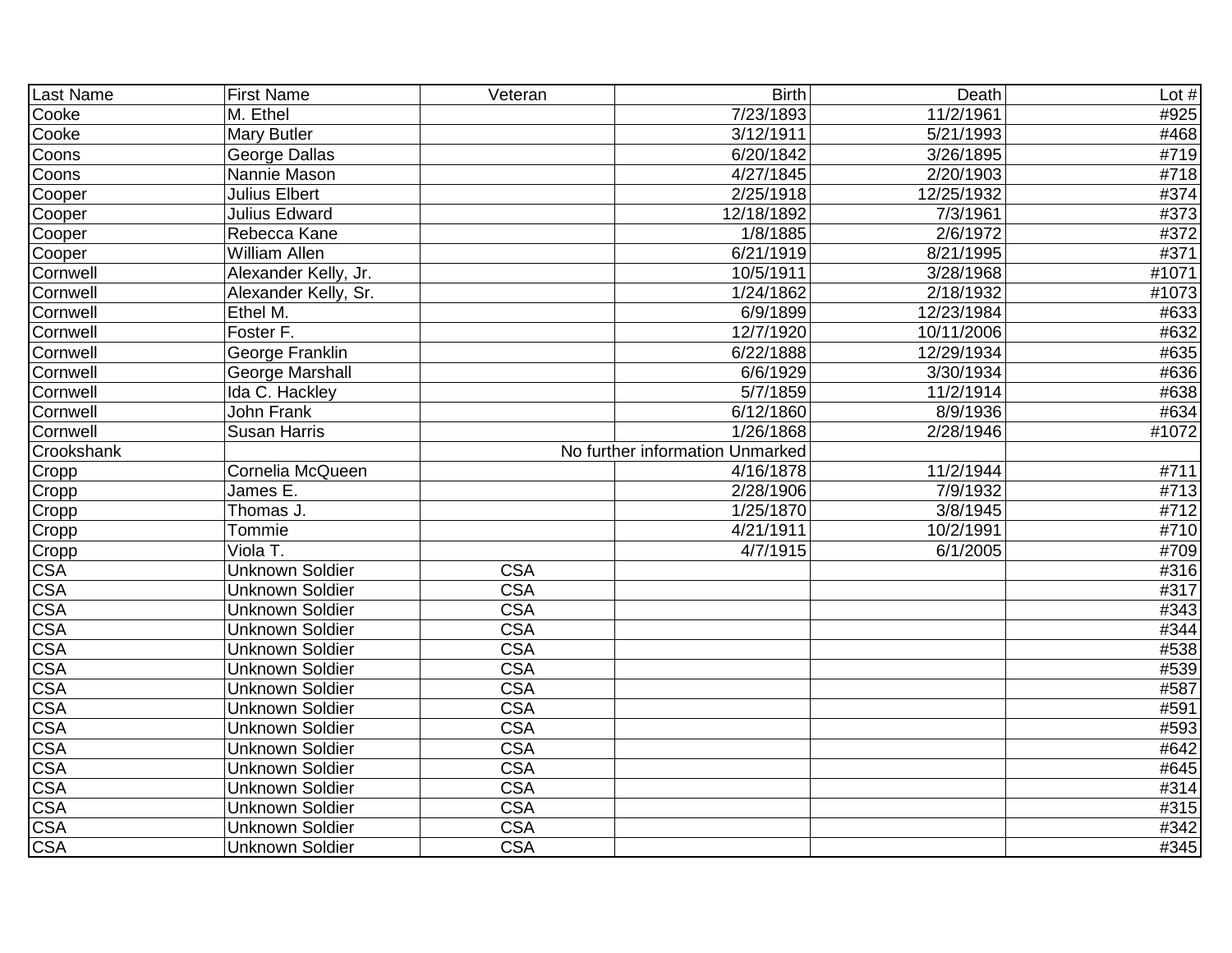| Last Name               | <b>First Name</b>      | Veteran                 | <b>Birth</b> | Death     | Lot $#$ |
|-------------------------|------------------------|-------------------------|--------------|-----------|---------|
| <b>CSA</b>              | <b>Unknown Soldier</b> | <b>CSA</b>              |              |           | #440    |
| <b>CSA</b>              | <b>Unknown Soldier</b> | <b>CSA</b>              |              |           | #441    |
| <b>CSA</b>              | <b>Unknown Soldier</b> | <b>CSA</b>              |              |           | #442    |
| <b>CSA</b>              | <b>Unknown Soldier</b> | <b>CSA</b>              |              |           | #443    |
| <b>CSA</b>              | <b>Unknown Soldier</b> | <b>CSA</b>              |              |           | #444    |
| <b>CSA</b>              | <b>Unknown Soldier</b> | <b>CSA</b>              |              |           | #445    |
| $\overline{\text{CSA}}$ | <b>Unknown Soldier</b> | <b>CSA</b>              |              |           | #446    |
| $\overline{\text{CSA}}$ | <b>Unknown Soldier</b> | <b>CSA</b>              |              |           | #488    |
| <b>CSA</b>              | <b>Unknown Soldier</b> | <b>CSA</b>              |              |           | #489    |
| $\overline{\text{CSA}}$ | <b>Unknown Soldier</b> | <b>CSA</b>              |              |           | #490    |
| <b>CSA</b>              | <b>Unknown Soldier</b> | <b>CSA</b>              |              |           | #491    |
| <b>CSA</b>              | <b>Unknown Soldier</b> | <b>CSA</b>              |              |           | #492    |
| <b>CSA</b>              | <b>Unknown Soldier</b> | <b>CSA</b>              |              |           | #493    |
| $\overline{\text{CSA}}$ | <b>Unknown Soldier</b> | <b>CSA</b>              |              |           | #494    |
| <b>CSA</b>              | <b>Unknown Soldier</b> |                         |              |           | #530    |
| <b>CSA</b>              | <b>Unknown Soldier</b> | <b>CSA</b>              |              |           | #537    |
| <b>CSA</b>              | <b>Unknown Soldier</b> | <b>CSA</b>              |              |           | #586    |
| <b>CSA</b>              | <b>Unknown Soldier</b> | <b>CSA</b>              |              |           | #588    |
| <b>CSA</b>              | <b>Unknown Soldier</b> | <b>CSA</b>              |              |           | #589    |
| <b>CSA</b>              | <b>Unknown Soldier</b> | <b>CSA</b>              |              |           | #590    |
| <b>CSA</b>              | <b>Unknown Soldier</b> | <b>CSA</b>              |              |           | #592    |
| $\overline{\text{CSA}}$ | <b>Unknown Soldier</b> | $\overline{\text{CSA}}$ |              |           | #594    |
| <b>CSA</b>              | <b>Unknown Soldier</b> | $\overline{\text{CSA}}$ |              |           | #595    |
| $\overline{\text{CSA}}$ | <b>Unknown Soldier</b> | $\overline{\text{CSA}}$ |              |           | #639    |
| $\overline{\text{CSA}}$ | <b>Unknown Soldier</b> | $\overline{\text{CSA}}$ |              |           | #640    |
| $\overline{\text{CSA}}$ | <b>Unknown Soldier</b> | $\overline{\text{CSA}}$ |              |           | #641    |
| <b>CSA</b>              | <b>Unknown Soldier</b> | <b>CSA</b>              |              |           | #643    |
| <b>CSA</b>              | <b>Unknown Soldier</b> | <b>CSA</b>              |              |           | #644    |
| Cunningham              | Annie Sherman          |                         | 5/13/1864    | 9/19/1938 | #807    |
| Cunningham              | Bobbieie Joanne        |                         | 5/20/1957    | 8/6/1990  | #1075   |
| Cunningham              | Clinton S.             |                         | 1/9/1916     | 3/29/2008 | #518    |
| Cunningham              | George William         |                         | 10/15/1865   | 4/23/1961 | #808    |
| Cunningham              | Harry J.               |                         | 9/10/1902    | 9/10/1976 | #411    |
| Cunningham              | Mary                   |                         | 9/2/1924     | 3/29/2014 | #517    |
| Cunningham              | Mildred L.             |                         | 9/7/1929     | 1/5/2021  | #1076   |
| Cunningham              | North Weston           |                         | 10/19/1889   | 11/2/1915 | #805    |
| Cunningham              | Willie M.              |                         | 7/23/1899    | 5/8/1995  | #410    |
| Cunningham              | Infant                 |                         | 12/2/1948    |           | #516    |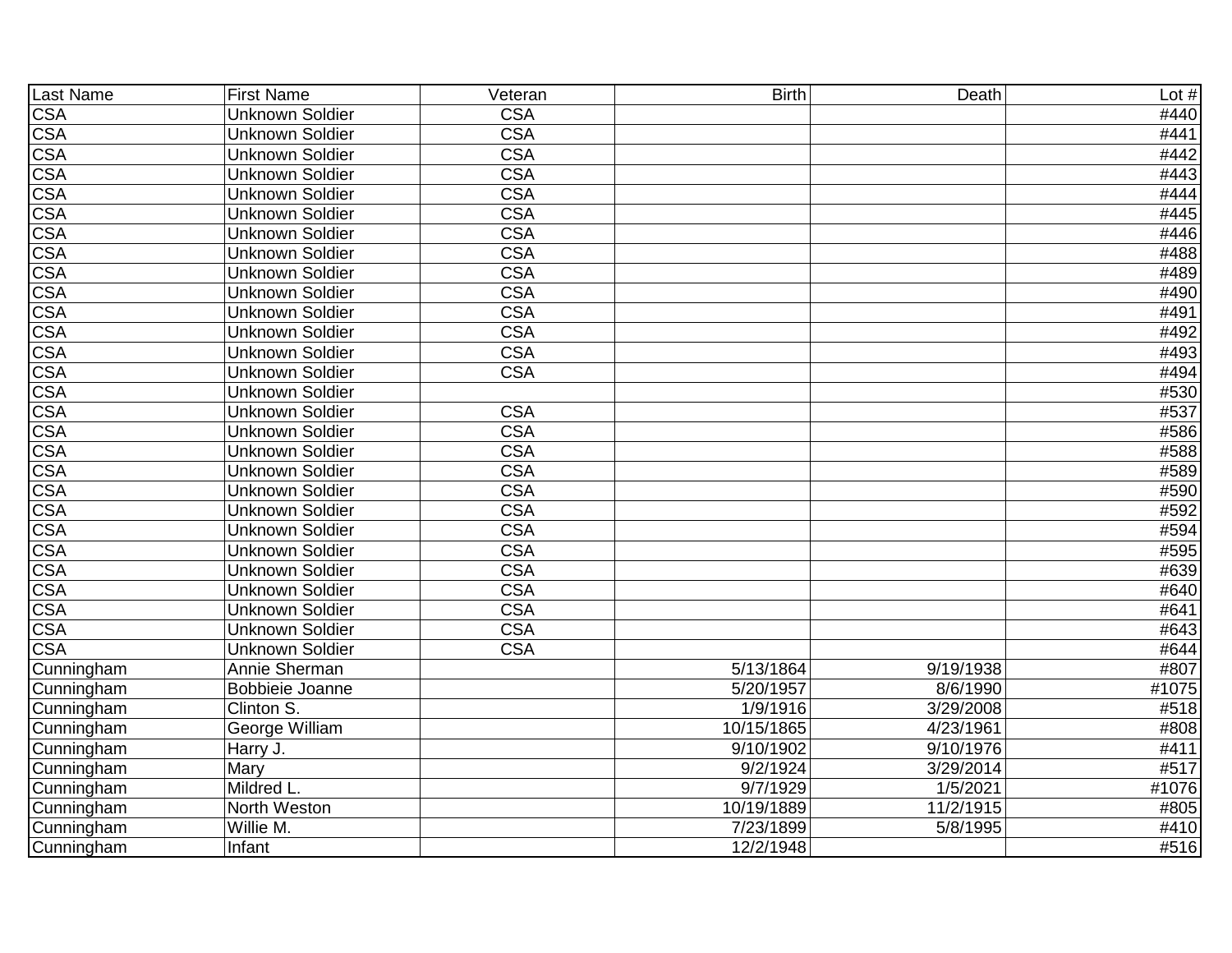| Last Name       | <b>First Name</b>    | Veteran | <b>Birth</b>                    | Death             | Lot $#$           |
|-----------------|----------------------|---------|---------------------------------|-------------------|-------------------|
| Cunradi         | Frances G. Cornwell  |         | 9/16/1918                       | 11/1/2013         | #1070             |
| Curtis          | Sarah L.             |         | 10/26/1929                      | 3/13/1997         | #606              |
| Curtis          | Thelma Robson        |         | 4/28/1898                       | 5/17/1987         | #607              |
| Dearing         | Lottie               |         | 7/29/1930                       | 1/3/1999          | #572              |
| Delaney         | <b>Harry Thomas</b>  |         | 5/14/1929                       | 11/13/2012        | #694              |
| Delaney         | Norma Payne          |         | 3/25/1923                       | 8/21/2003         | #695              |
| Dennis          | Alyssa Dawn          |         | No date                         | 8/19/2008         | #370              |
| Doores          | Clav                 |         | No Further information Unmarked |                   |                   |
| Doores          | Edgar Thomas         |         | No further information Unmarked |                   |                   |
| <b>Dressler</b> | Frederick            |         | 6/30/1934                       | 11/30/1969        | #13               |
| Duncan          | <b>Esteller Mae</b>  |         | 9/29/1914                       | 4/10/1984         | #903              |
| Duncan          | John H.              |         | 3/19/1911                       | 9/6/1963          | #904              |
| Eden            | John                 |         | 2/27/1921                       | 4/13/2017         | #198              |
| Eden            | Phoebe               |         | 11/26/1925                      | 12/26/2015        | #197              |
| Embrey          | D.                   |         | No further information          |                   | #1                |
| Embrey          | Dorsey               |         | 10/17/1877                      | 8/27/1945         | #3                |
| Embrey          | F. Scotty            |         | 7/16/1927                       | 11/27/1995        | #915              |
| Embrey          | George Robert, Sr.   |         | 7/26/1955                       | 7/5/1998          | #909              |
| Embrey          | <b>Susie</b>         |         | 10/5/1882                       | 4/15/1977         | #2                |
| Embrey          | Suzanne L.           |         | 4/18/1933                       | 6/3/1986          | #914              |
| Embrey          | Vernon Lee           |         | 11/5/1916                       | 7/30/1927         | #4                |
| Emmel           | <b>Patty Hartley</b> |         | 5/14/1954                       | 5/6/1981          | #849              |
| English         | James Walter         |         | 2/1826                          | 11/1869           | #274              |
| English         | Mary S.              |         | No Further Information Unmarked |                   |                   |
| English         | Virginia             |         | No Further Information Unmarked |                   |                   |
| English         | Walter               |         | No Further Information Unmarked |                   |                   |
| Ē               | G                    |         | Primitive stone                 |                   | #900              |
| Fletcher        | Ann C.               |         | 5/18/1830                       | no date           | #871              |
| Fletcher        | Fannie M.            |         | 10/16/1872                      | no date           | #869              |
| Fletcher        | George               |         | 7/2/1812                        | 2/1/1904          | #872              |
| Fletcher        | Luther L.            |         | 10/22/1869                      | 1/27/1945         | #870              |
| Frazier         | <b>Uree Foster</b>   |         | 4/11/1887                       | 7/15/1971         | #225              |
| Frazier         | William A.           |         | 7/4/1888                        | 1/8/1962          | #226              |
| Frazier         | <b>William Moore</b> |         | 10H/22/1947                     | 12/30/1949        | #220              |
| Frazier         | <b>William Rufus</b> |         | 12/13/1914                      | 3/5/1965          | #221              |
| Freeman         | Fountain E.          |         | 1/8/1834                        | $\sqrt{2}/8/1918$ | #758              |
| Freeman         | Ipha V.              |         | 1/8/1831                        | 2/27/1915         | $\overline{4757}$ |
| Freeman         | Martin H.            |         | 5/24/1864                       | 11/6/1947         | #756              |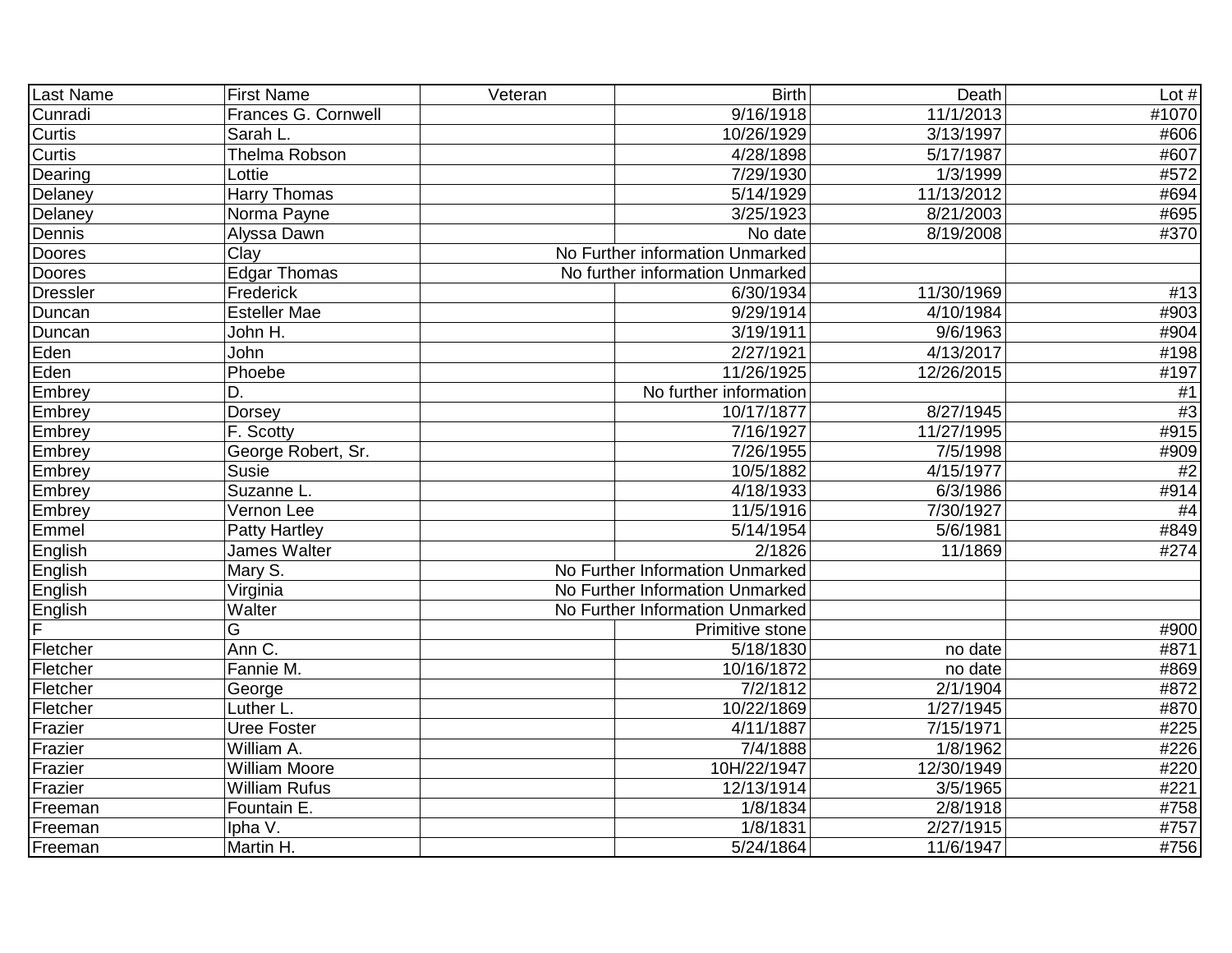| Last Name     | <b>First Name</b>        | Veteran | <b>Birth</b>                    | Death      | Lot $#$           |
|---------------|--------------------------|---------|---------------------------------|------------|-------------------|
| Garrison      | Frederick H.             |         | 10/18/1913                      | 12/22/2002 | #975              |
| Garrison      | <b>Mary Frances Cook</b> |         | 7/7/1932                        | 12/4/2016  | #974              |
| Gaskins       | Jane                     |         | 1/23/1841                       | 4/17/1912  | #1056             |
| Green         | Virginia Claggett        |         | 3/5/1894                        | 6/27/1899  | #671              |
| Grimsley      | <b>Grace Harris</b>      |         | 12/14/1889                      | 6/23/1923  | #1038             |
| Grimsley      | Iva R.                   |         | 2/14/1878                       | 5/30/1960  | #264              |
| Grimsley      | Mary L.                  |         | 4/26/1857                       | 12/4/1947  | #262              |
| Grimsley      | Milton R. Rev.           |         | 3/31/1854                       | 6/9/1899   | #261              |
| Grimsley      | Virginia                 |         | 12/26/1879                      | 11/21/1899 | $\overline{4263}$ |
| Grimsley      | Weston                   |         | 6/19/1886                       | 7/12/1963  | #1039             |
| Groves        | <b>George Howard</b>     |         | 3/16/1890                       |            | #231              |
| Groves        | Mattie L. Barron         |         | 3/3/1897                        | 6/2/1965   | #230              |
| Guy           | Bessie M.                |         | 5/12/1890                       | No date    | #879              |
| H             | <b>SE</b>                |         |                                 | 9/10/1854  | #475              |
| Hackley       | <b>Alice Marion</b>      |         | 1/10/1850                       | 8/3/1924   | #528              |
| Hackley       | Clair B.                 |         | 9/20/1900                       | 5/15/1987  | #248              |
| Hackley       | Emma S.                  |         | 8/30/1845                       | 5/1862     | #478              |
| Hackley       | Lottie Myers             |         | 5/3/1927                        | 3/29/2001  | #522              |
| Hackley       | Walter Campbell          |         | 7/1/1923                        | 11/19/1995 | #523              |
| Hackley       | <b>Walter Edgar</b>      |         | 8/29/1848                       | 8/17/1928  | #529              |
| Hackley       | <b>Walter Marion</b>     |         | 6/21/1879                       | 10/23/1947 | #527              |
| Hackley       | Willie Campbell          |         | 9/25/1888                       | 3/16/1950  | #526              |
| Hackley       | Woodford B.              |         | 8/2/1894                        | 9/24/1978  | #249              |
| Hall          | <b>Alice Neal</b>        |         | 2/4/1917                        | 6/4/1928   | #1022             |
| Hall          | Bernice A.               |         | 7/17/1906                       | 9/13/1989  | #1018             |
| Hall          | <b>James Robert</b>      |         | 12/28/1864                      | 9/26/1953  | #1019             |
| Hall          | L. Hotchkiss             |         | 7/23/1896                       | 6/23/1988  | #1017             |
| Hall          | Mary F. MacDonald        |         | 2/24/1874                       | 10/25/1953 | #1020             |
| Hall          | Susie Taylor             |         | 1/10/1862                       | 2/22/1941  | #1023             |
| Halterman     | Gale C.                  |         | 5/29/1950                       | 8/2/1997   | #404              |
| Halterman     | Mark W.                  |         | 11/13/1947                      | 3/7/2002   | #405              |
| <b>Harris</b> | Alexander, MD            |         | Died at age 61                  | 5/19/1889  | #318              |
| Harris        | Cornelia V.              |         | 5/28/1828                       | 1/27/1897  | #319              |
| Harris        | Freeman Jackson          |         | 4/18/1880                       | 4/15/1940  | #339              |
| <b>Harris</b> | George L.                |         | 1/5/1905                        | 5/22/1971  | #1040             |
| Harris        | Helen S.                 |         | 7//13/1869                      | 7/21/1918  | #322              |
| <b>Harris</b> | <b>Henry Douglas</b>     |         | 1/ xx/1851                      |            | #541              |
| Harris        | Henry J.                 |         | No further information Unmarked |            |                   |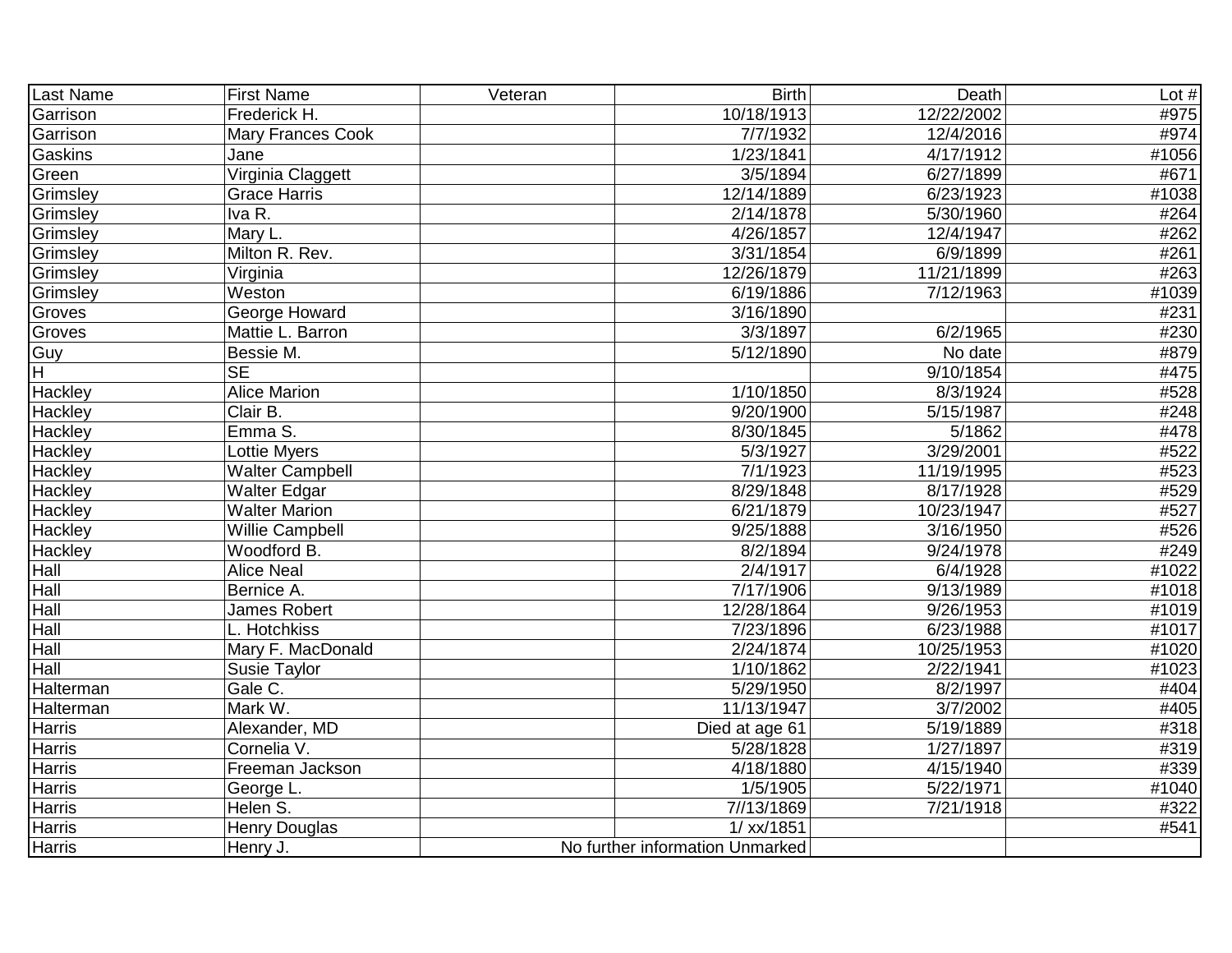| Last Name      | <b>First Name</b>          | Veteran    | <b>Birth</b>                    | Death             | Lot $#$ |
|----------------|----------------------------|------------|---------------------------------|-------------------|---------|
| <b>Harris</b>  | Ida $(?)$                  |            | No further information Unmarked |                   |         |
| <b>Harris</b>  | John Beyer                 |            | 12/26/1921                      | 12/28/1925        | #1094   |
| <b>Harris</b>  | John Nelson                |            | 2/28/1874                       | 9/24/1888         | #320    |
| Harris         | Josephine Spicer           |            | 9/25/1874                       | 12/28/1961        | #305    |
| Harris         | Lewis Cass                 |            | 7/31/1848                       | 1/17/1853         | #540    |
| <b>Harris</b>  | Lillie J.                  |            | 6/11/1879                       | 11/27/1956        | #337    |
| Harris         | Loreena Amiss              |            | 11/28/1866                      | 2/5/1950          | #1041   |
| <b>Harris</b>  | Mamie A.                   |            | 2/6/1890                        | 1/10/1966         | #304    |
| Harris         | Mary                       |            | Obliterated                     |                   | #323    |
| <b>Harris</b>  | Mary Virginia Coons        |            | 1863                            | 11/30/1895        | #290    |
| <b>Harris</b>  | Maude                      |            | 8/19/1822                       | 8/19/1828         | #327    |
| Harris         | Minnie                     |            | 5/16/1870                       | 5/19/1936         | #1044   |
| Harris         | <b>Richard Powell</b>      |            | 11/11/1905                      | 12/9/1958         | #306    |
| <b>Harris</b>  | Richie B.                  |            | 6/20/1860                       | 7/4/1937          | #289    |
| <b>Harris</b>  | Robert E.                  |            | 4/15/1875                       | 2/15/1953         | #338    |
| Harris         | Ruth C.                    |            | 1/1899                          | 12/25/1925        | #1093   |
| <b>Harris</b>  | <b>Truman Compton</b>      |            | 3/10/1864                       | 8/22/1929         | #1042   |
| <b>Harris</b>  | <b>Truman Leon</b>         |            | 10/1/1891                       | 8/18/1950         | #1095   |
| <b>Harris</b>  | William P.                 | <b>CSA</b> |                                 | 4/10/1877         | #466    |
| Hartley        | Ε.                         |            | 6/12/1932                       | 2/23/1970         | #845    |
| <b>Hartley</b> | Habern                     |            | 5/10/1869                       | 9/26/1957         | #844    |
| Hartley        | John Jay                   |            | 5/20/1925                       | 2/23/1970         | #846    |
| Hartley        | Leroy                      |            | 1/14/1918                       | 12/8/1977         | #848    |
| <b>Hartley</b> | Lois Flannary              |            | 10/18/1886                      | 11/4/1976         | #843    |
| Hartley        | Samantha L Lawlerxxx       |            | 6/26/1965                       | 6/27/2009         | #847    |
| <b>Hartley</b> | Una Murphy                 |            | 6/12/1932                       | 2/1/2017          | #845    |
| Heflin         | <b>Ethel Betrice Skill</b> |            | 5/19/1906                       | 6/18/1982         | #472    |
| <b>Heflin</b>  | John T, III                |            | 8/9/1936                        | 4/18/2020         | #1022   |
| <b>Heflin</b>  | John T. Jr.                |            | 3/19/1905                       | 3/21/1981         | #473    |
| Heflin         | Raymond, Sr.               |            | 1/21/1941                       | $\sqrt{1/9/2015}$ | #471    |
| Hockman        | Manda Vaught               |            | 9/22/1861                       | 12/29/1946        | #790    |
| Hoke           | Marvin R                   |            | 9/30/1934                       | 7/26/1995         | #745    |
| Hoke           | Priscilla Lea Rosenberger  |            | 10/12/1939                      | 3/21/2017         | #744    |
| Holland        | Cropper W.                 |            | 3/15/1885                       | 11/23/1969        | #826    |
| Holland        | Ruth B.                    |            | 4/18/1886                       | 9/5/1966          | #825    |
| Holtzman       | Annie Corbin               |            | 8/20/1863                       | 8/21/1919         | #614    |
| Holtzman       | <b>Florence Luttrell</b>   |            | 10/26/1858                      | 6/24/1943         | #324    |
| Holtzman       | Hannah B. Luttrell         |            | 12/22/1840                      | 1/18/1902         | #615    |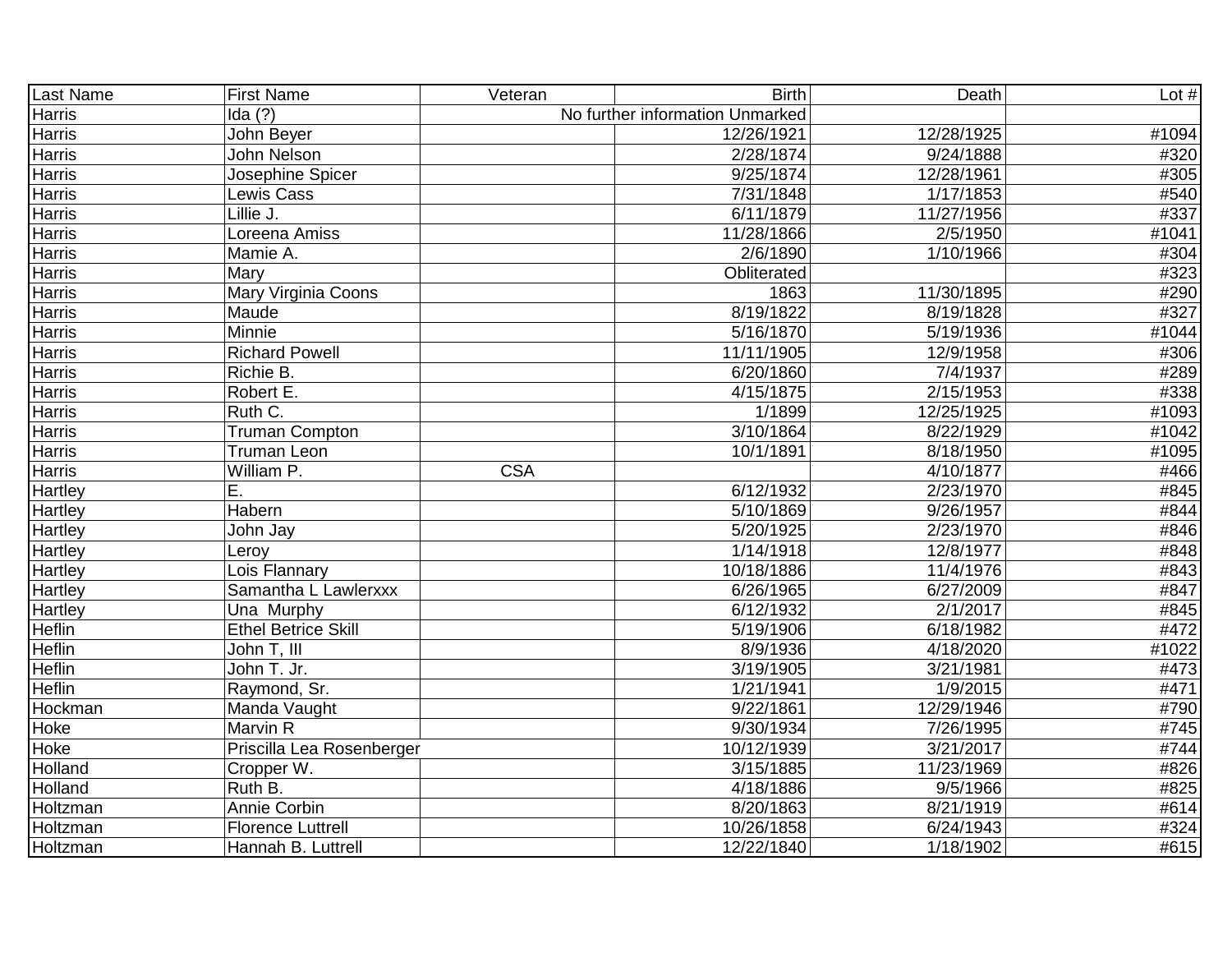| Last Name      | <b>First Name</b>              | Veteran                 | <b>Birth</b>                    | Death      | Lot $#$ |
|----------------|--------------------------------|-------------------------|---------------------------------|------------|---------|
| Holtzman       | <b>J NFI</b>                   |                         | No further information Unmarked |            |         |
| Holtzman       | John A.                        |                         | 11/3/1838                       | 9/10/1915  | #616    |
| Holtzman       | Mary NFI                       |                         | No further information Unmarked |            |         |
| Howard         | <b>Woodrow Emmett</b>          |                         | 12/14/1931                      | 2/1/2001   | #924    |
| Hunter         | <b>Mary Ellen Armstrong</b>    |                         | 1/30/1919                       | 4/4/2011   | #276    |
| Jameson        | Alwyn Taylor                   |                         | 12/30/1884                      | 3/8/1968   | #787    |
| Jasper         | Edith A.                       |                         | 1/29/1907                       | 6/10/1980  | #413    |
| Jasper         | James H.                       |                         | 11/25/1904                      | 9/7/1996   | #414    |
| <b>Jenkins</b> | <b>Bobby Lee</b>               |                         | 5/14/1942                       | 12/1/1993  | #1080   |
| <b>Jenkins</b> | Hattie Marie                   |                         | 6/9/1889                        | 7/15/1956  | #789    |
| Jenkins        | Oscar                          |                         | 8/9/1867                        | 4/23/1949  | #788    |
| Jones          | Lawrence W.                    |                         | 6/14/1913                       | 7/15/1990  | #1082   |
| Jones          | Mildred C.                     |                         | 9/16/1916                       | 10/24/1989 | #1081   |
| Kearnes        | Mary Embrey                    |                         | 4/18/1889                       | 6/17/1973  | #850    |
| Kearnes        | P. Beverly                     |                         | 4/8/1887                        | 2/13/1972  | #851    |
| Kirby          | Sarah Thornhill                |                         | 6/26/1827                       | 2/9/1903   | #669    |
| Kirby          | Sarah W.                       |                         | 10/28/1853                      | 5/25/1898  | #670    |
| Kirby          | William H.                     |                         | 5/22/1825                       | 1/26/1898  | #668    |
| Lake           | Lafayette Weadon               |                         | 5/23/1824                       | 10/11/1898 | #656    |
| Lane           | Ann Payne Dressler             |                         | 6/11/1934                       | 10/15/2012 | #12     |
| Lankford       | Lucille                        |                         | 1884                            | 1891       | #25     |
| <b>Brunley</b> | Lucy (Child)                   |                         | 4/6/1859                        | 9/3/1861   | #27     |
| Lankford       | <b>Lucille's Little Sister</b> |                         | 10/20/1886                      | 6/23/1887  | #48     |
| Lankford       | Mary Burnley                   |                         | 8/15/1850                       | 3/7/1895   | #26     |
| Luttrell       | <b>B.</b> Mortimer             |                         | 11/15/1848                      | 10/30/1878 | #325    |
| Lyon           | John Wesley                    | $\overline{\text{CSA}}$ | 1819                            | 2/28/1880  | #596    |
| Mardeusz       | John A.                        |                         | 7/15/1997                       | 11/24/1988 | #922    |
| Mason?         | Susan Banks?                   |                         | No further information Unmarked |            |         |
| McConchie      | Marie V.                       |                         | 6/25/1896                       | 7/31/1915  | #913    |
| McDonald       | Alma L.                        |                         | 10/21/1888                      | 8/15/1960  | #854    |
| McDonald       | <b>Dudley</b>                  |                         | 3/26/1853                       | 12/7/1924  | #858    |
| McDonald       | Esther D.                      |                         | 3/15/1909                       | 5/15/1994  | #856    |
| McDonald       | <b>Ethel Estelle</b>           |                         | 2/21/1894                       | 2/27/1998  | #853    |
| McDonald       | George D.                      |                         | 9/1/1896                        | 1/16/1985  | #855    |
| McDonald       | <b>Margaret Harris</b>         |                         | 8/31/1902                       | 4/23/1982  | #335    |
| McDonald       | Martha Ellen                   |                         | $\overline{5}/6/1856$           | 3/30/1939  | #857    |
| McDonald       | Martin Jeter                   |                         | 6/18/1892                       | 11/29/1955 | #691    |
| McDonald       | <b>Mary Lewis</b>              |                         | 1/21/1889                       | 1/6/1916   | #690    |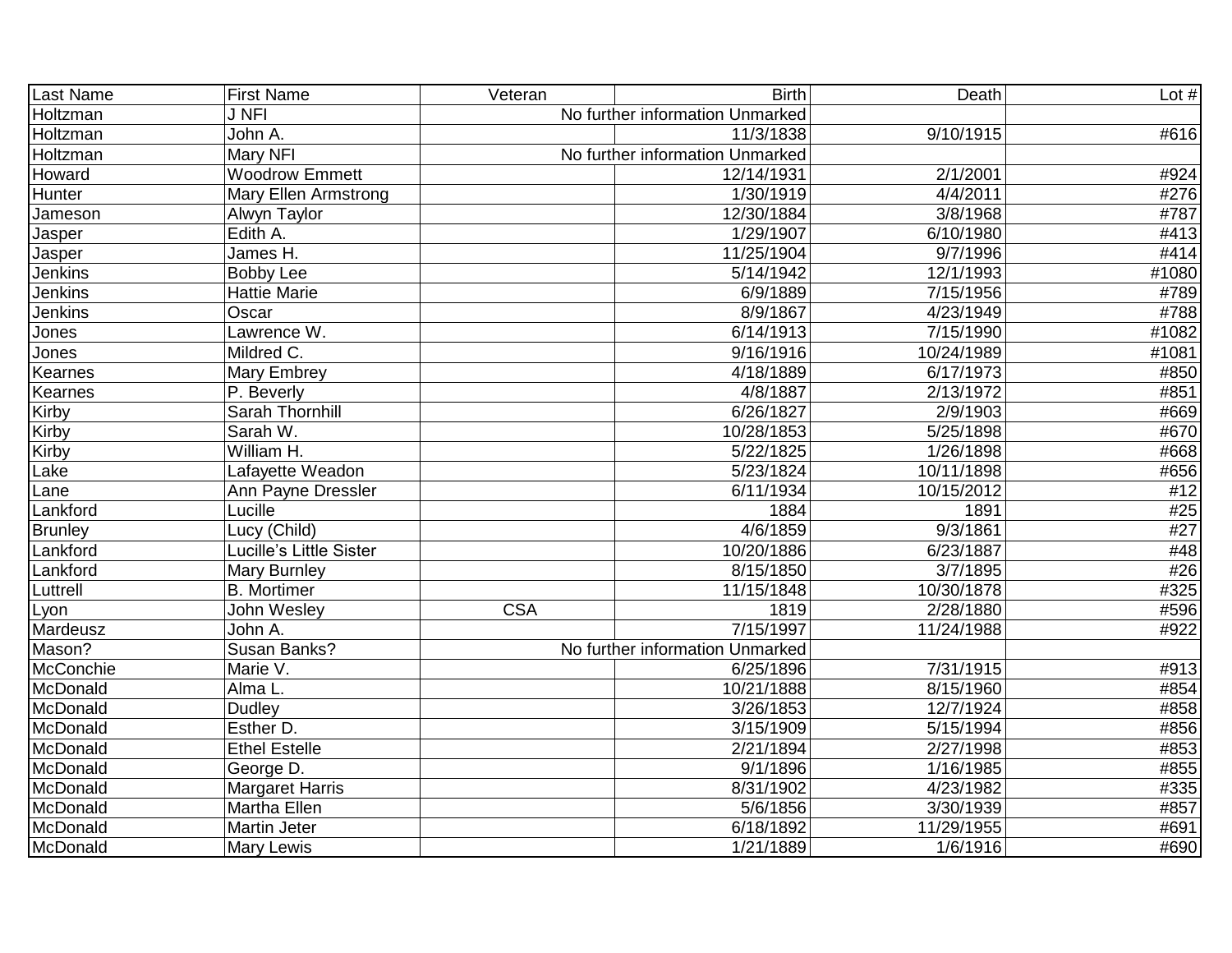| Last Name      | <b>First Name</b>       | Veteran     | <b>Birth</b> | <b>Death</b>           | Lot $#$ |
|----------------|-------------------------|-------------|--------------|------------------------|---------|
| McDonald       | <b>Milton Edward</b>    |             | 10/25/1899   | 7/2/1976               | #336    |
| McMichael      | <b>Helen Cecilia</b>    |             | 8/17/1923    | 4/31/2011              | #48A    |
| McMichael      | <b>William Craig</b>    | <b>WWII</b> | 3/8/1920     | 5/29/2015              | #48B    |
| Merritt        | Mary Reno               |             | 5/11/1947    | 2/28/2002              | #908    |
| <b>Mick</b>    | <b>Betty Lee Robson</b> |             | 7/9/1911     | 11/3/1985              | #603    |
| <b>Mick</b>    | Emory N.                |             | 10/25/1909   | 7/4/1990               | #604    |
| <b>Miller</b>  | <b>Lucy Brent</b>       |             | 2/10/1857    | 7/24/1926              | #96     |
| <b>Miller</b>  | <b>Bernice James</b>    |             | 2/25/1866    | 8/22/1938              | #94     |
| Miller         | Fleming                 |             | 7/4/1896     | 5/14/1962              | #75     |
| <b>Miller</b>  | <b>Henry Brent</b>      |             | 10/7/1821    | 12/7/1910              | #98     |
| <b>Miller</b>  | Henry Heyward           |             | 7/5/1863     | 4/3/1945               | #95     |
| <b>Miller</b>  | <b>Heyward Brent</b>    |             | 1/10/1890    | 10/29/1980             | #74     |
| Miller         | Juliet                  |             | 10/10/1892   | 7/16/1989              | #73     |
| Miller         | Sarah Catherine         |             | 11/4/1831    | 2/22/1907              | #97     |
| Moseley        | Janet Elizabeth Tolson  |             | 5/24/1881    | 8/30/1907              | #51     |
| Murphy         | William Wnton.          |             | 1881         | 1/17/1952              | #792    |
| <b>Myers</b>   | Herbert M.              |             | 1/11/1886    | 1/2/1933               | #797    |
| <b>Myers</b>   | Annie Cornwell          |             | 6/11/1896    | 12/5/1972              | #794    |
| <b>Myers</b>   | Franklin M              |             | 10/5/1853    | 11/20/1943             | #796    |
| <b>Myers</b>   | <b>James Martin</b>     |             | 10/1/1880    | 6/16/1961              | #795    |
| <b>Myers</b>   | James W.                |             | 7/12/1845    | 9/2/1915               | #799    |
| <b>Myers</b>   | John W.                 |             | 1833         | 1898                   | #597    |
| <b>Myers</b>   | Sarah A. Freeman        |             | 4/18/1858    | 3/7/1926               | #798    |
| <b>Myers</b>   | <b>Warren Edward</b>    |             | 1/18/1888    | 4/14/1909              | #800    |
| <b>Myers</b>   | <b>William Marshall</b> |             | 4/25/1884    | 3/10/1915              | #801    |
| <b>Nalls</b>   | Salome D.               |             | 3/23/1886    | 10/12/1917             | #637    |
| <b>Nelms</b>   | Marjorie Robson         |             | 4/24/1908    | 2/22/1981              | #646    |
| <b>Nelms</b>   | Walter Preston, Sr.     |             | 12/17/1906   | 2/6/1989               | #647    |
| Nenner         | Sarah Bowen             |             | 8/8/1902 1   | 2/28/2001              | #575    |
| Nenner         | William J.              |             | 8/6/1899     | 8/17/1998              | #576    |
| Newman         | Morris Adrian           |             | 3/1/1908     | 4/18/1971              | #649    |
| Newman         | <b>Edythe Robson</b>    |             | 11/19/1898   | 9/7/1963               | #648    |
| <b>Nichols</b> | Charles C.              |             | 11/16/1952   | 7/12/1992              | #253    |
| O'Bannon       | Patricia                |             | 12/7/1951    | $\overline{5}/23/2005$ | #254    |
| O'Bannon       | Gareth Alan             |             | 2/15/1961    | 10/30/2021             | #256-A  |
| O'Bannon       | Helen Chapplear         |             | 1932         | 7/1/2020               | #255    |
| O'Hagan        | Rory Conor              |             | 9/6/2011     | 5/10/2020              | #381B   |
| Parr           | Melissa Dearing         |             | 1/7/1835     | 2/25/1904              | #774    |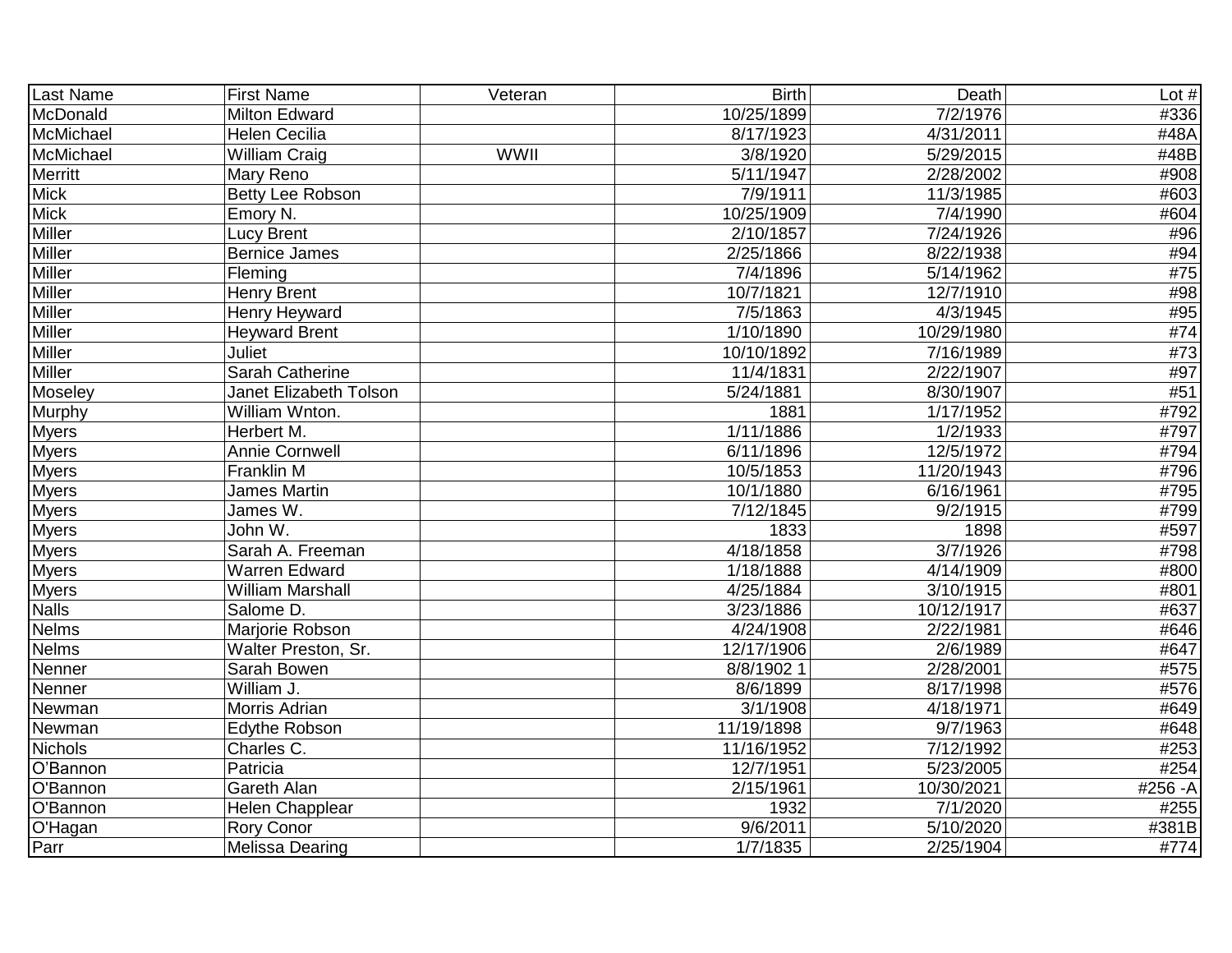| Last Name   | <b>First Name</b>         | Veteran | <b>Birth</b>           | Death      | Lot $#$ |
|-------------|---------------------------|---------|------------------------|------------|---------|
| Parr        | <b>Sallie</b>             |         | 1/7/1837               | 2/28/1923  | #778    |
| Parr        | <b>Susie</b>              |         | 1/12/1870              | 1/27/1941  | #777    |
| Parr        | <b>Weedon Asbury</b>      |         | 9/21/1832              | 10/13/1895 | #773    |
| Parr        | Lucy                      |         | 1865                   | 1926       | #775    |
| Parr        | James B.                  |         | 1868                   | 1928       | #779    |
| Parr        | Asa                       |         | 5/1864                 | 1921       | #776    |
| Payne       | Esther L. Holtzman        |         | 4/13/1875              | 10/30/1948 | #619    |
| Payne       | <b>Richard Lee</b>        |         | 2/4/1965               | 12/22/1979 | #11     |
| Payne       | Cleveland G.              |         | 11/20/1886             | 9/1/1964   | #697    |
| Payne       | Louise (Infant)           |         | 8/18/1928              | 3/19/1928  | #14     |
| Payne       | Lucy B.                   |         | 4/30/1904              | 11/28/1974 | #10     |
| Payne       | Sadie Brown               |         | 10/7/1896              | 11/22/1973 | #696    |
| Payne       | Sadie Foster              |         | 4/21/1896              | 2/7/1915   | #698    |
| Payne       | <b>William Dulaney</b>    |         | 9/25/1874              | 6/6/1938   | #620    |
| Payne       | Louis B.                  |         | 3/2/1905               | 6/8/1979   | #9      |
| Peterson    | Bertha Clayton Chappelear |         | 5/6/1928               | 2/28/1995  | #252    |
| Prim        |                           |         | No Dates               |            | #531    |
| Proffit     | <b>Ruby Harris</b>        |         | 2/23/1892              | 2/24/1986  | #303    |
| Purdy       | Annie Cunningham          |         | 9/16/1920              | 10/6/2008  | #412    |
| Reid        | William F.                |         | 2/12/1858              | 4/21/1899  | #815    |
| Rhodes      | <b>Samuel Delbert</b>     |         | $\overline{2}/16/1935$ | 5/28/2014  | #424    |
| Robson      | <b>Betty Browning</b>     |         | 4/21/1941              | 6/13/2016  | #602B   |
| Robson      | George Randolph           |         | 2/9/1902               | 11/9/1990  | #919    |
| Robson      | Mary Hanes                |         | 10/16/1908             | 1/25/1997  | #918    |
| Robson      | Richard                   |         |                        | 2018       | #920    |
| Robson      | C. Harmon                 |         | 10/21/1899             |            | #601    |
| Robson      | C. Harmon III             |         | 9/20/1968              | 8/29/1985  | #602    |
| Robson      | Ethel Jasper              |         | 10/6/1913              | 11/27/1980 | #600    |
| Robson      | <b>Frances Luttrell</b>   |         | 7/16/1891              | 1/15/1951  | #608    |
| Robson      | Jacqueline L.             |         | 4/28/1860              | 10/15/1916 | #609    |
| Robson      | James William             |         | 12/19/1904             | 11/12/1985 | #916    |
| Robson      | Mary B. Cropp             |         | 11/27/1872             | 7/30/1905  | #650    |
| Rosenberger | Alice Meade               |         | 3/10/1914              | 6/3/1931   | #59     |
| Rosenberger | Dorothy                   |         | 11/4/1933              | 3/14/2014  | #684    |
| Rosenberger | Dorothy                   |         | 11/4/1933              | 3/14/2014  | #684    |
| Rosenberger | <b>Irving Medford</b>     |         | 2/1/1909               | 12/3/1986  | #750    |
| Rosenberger | John Dewey                |         | 12/12/1933             | 2/16/2022  | #685    |
| Rosenberger | John L.                   |         | 4/12/1861              | 9/25/1928  | #742    |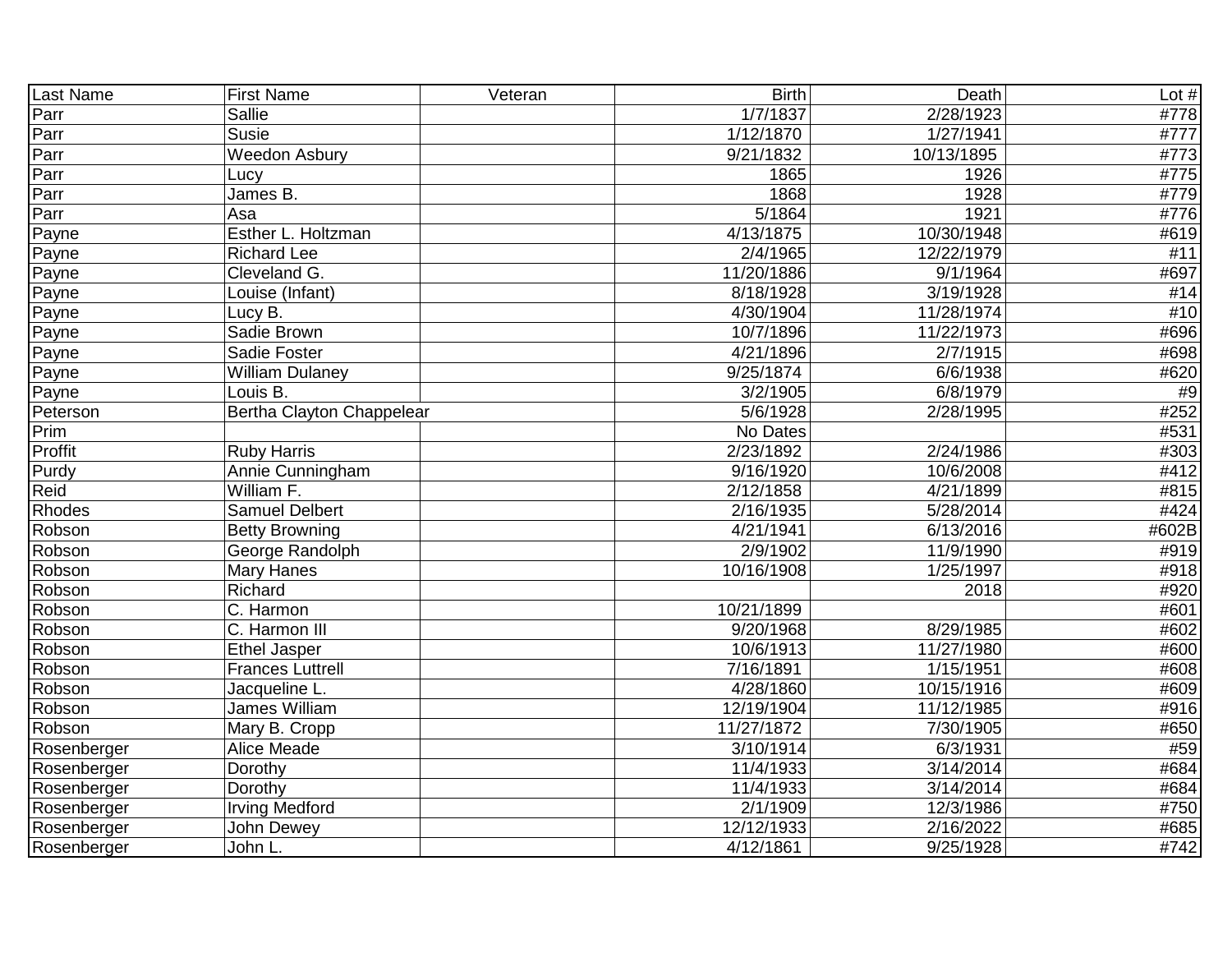| <b>Last Name</b> | <b>First Name</b>           | Veteran                                                  | <b>Birth</b> | Death            | Lot $#$           |
|------------------|-----------------------------|----------------------------------------------------------|--------------|------------------|-------------------|
| Rosenberger      | Levi                        |                                                          | 7/25/1825    | 11/23/1905       | #733              |
| Rosenberger      | Mary Alice Ball             |                                                          | 1/29/1871    | 7/7/1935         | #737              |
| Rosenberger      | Mary Priscilla              |                                                          | 10/13/1914   | 2/24/1972        | #749              |
| Rosenberger      | Nathan Medford              |                                                          | 1853         | 5/20/1931        | #741              |
| Rosenberger      | Paul                        |                                                          | 9/14/1904    | 9/21/1904        | #731              |
| Rosenberger      | Peggy Ann, Patricia (Patsy) |                                                          | 7/25/1932    | 9/28/2020        | #746              |
| Rosenberger      | <b>Thomas Medford</b>       |                                                          | 11/14/1930   | 12/16/1999       | $\overline{4748}$ |
| Rosenberger      | Abraham                     |                                                          | 3/9/1858     | 8/11/1946        | #738              |
| Rosenberger      | Cecil Dewey                 | WWII                                                     | 10/16/1898   | 4/6/1979         | #687              |
| Rosenberger      | Clarence                    | <b>WWI</b>                                               | 9/5/1886     | 3/6/1962         | #53               |
| Rosenberger      | <b>Elizabeth Button</b>     |                                                          | 10/7/1904    | 10/8/1991        | #566              |
| Rosenberger      | Frank Lee                   |                                                          | 1/19/1902    | 6/18/1932        | #55               |
| Rosenberger      | Hardie                      | WWII                                                     | 9/20/1900    | 8/19/1983        | #54               |
| Rosenberger      | Leslie W.                   | <b>WWI</b>                                               | 10/1/1982    | 10/9/1918        | #736              |
| Rosenberger      | Levi S.                     | <b>CSA</b>                                               | 7/17/1891    | 2/22/1945        | #58               |
| Rosenberger      | Mariam Payne                |                                                          | 9/15/1906    | 5/13/1980        | #686              |
| Rosenberger      | Milton Abraham              |                                                          | 10/3/1894    | 5/1/1984         | #567              |
| Rosenberger      | Vera                        |                                                          | 11/27/1886   | 8/1/1968         | #56               |
| Rudasill         | Minnie A.                   |                                                          | 9/13/1878    | 1/15/1966        |                   |
| <b>SAL</b>       |                             | (Stone is lying flat just east of Annie Button 8/29/1852 |              | 2/1/1905         | #163              |
| Seeley           | Christopher T.              |                                                          |              | 7/14/2014        | #704              |
| Seeley           | Ernestine E.                |                                                          | 4/14/1938    | No date of death | #705              |
| Seeley           | Stephen E.                  |                                                          | 7/3/1935     | 1/13/2003        | #706              |
| Seeley           | Walter T.                   |                                                          | 6/29/1906    | 1/22/1946        | #708              |
| Seeley           | Miriam E.                   |                                                          | 4/28/1901    | 2/9/1980         | #707              |
| Seigworth        | Liddie Zenovia              |                                                          | 5/22/1923    | 1/8/2008         | #224              |
| Settle           | Alice Morgan                |                                                          | 3/13/1855    | 5/25/1860        | #103              |
| Settle           | <b>Edward Fillison</b>      |                                                          | 1/16/1857    | 2/22/1924        | #107              |
| Settle           | James William               |                                                          | 1/11/1822    | 8/18/1903        | #106              |
| Settle           | Joseph, Jr.                 |                                                          | 1/14/1824    | 2/27/1907        | #102              |
| Settle           | <b>Judith Eliza</b>         |                                                          | 3/2/1825     | 8/20/1865        | #105              |
| Settle           | Lucy T.                     |                                                          | 10/16/1866   | 4/23/1942        | #108              |
| Settle           | Sallie                      |                                                          | 8/10/1852    | 5/14/1860        | #104              |
| <b>Sheads</b>    | Woodie Wood, Jr.            | WWII                                                     | 9/8/1926     | 3/11/2014        | #1032             |
| Smith            | Justin Rosenberger          |                                                          | 10/25/1982   | 10/25 1982       | #732              |
| Smith            | Marvin C.                   |                                                          | 2/14/1908    | 11/1/1947        | #892              |
| Smith            | Marvin C. III               |                                                          | 2/9/1962     | 4/6/2003         | #893              |
| Smith            | Marvin C., Jr.              |                                                          | 10/23/1932   | 11/14/2009       | #895              |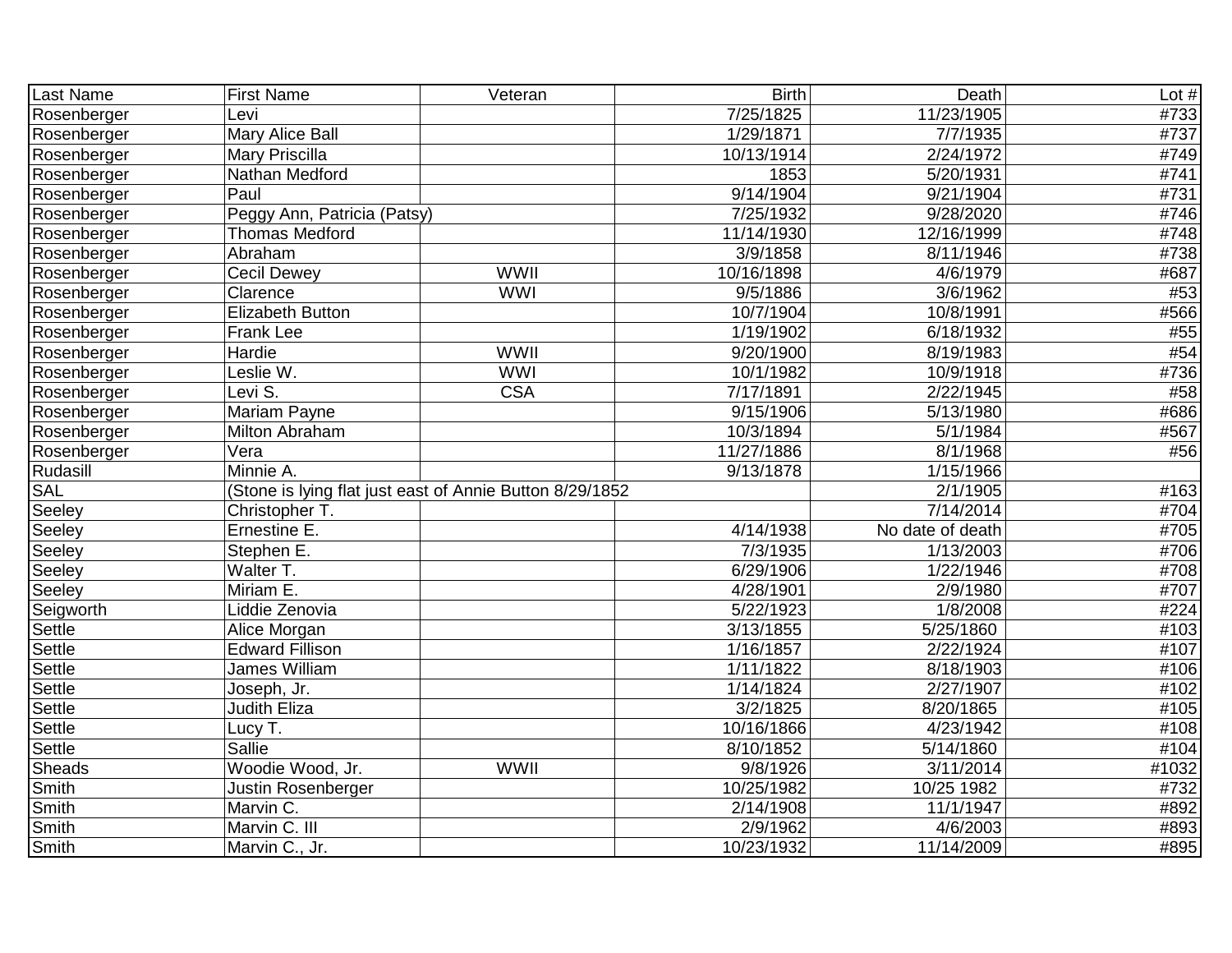| Last Name       | <b>First Name</b>          | Veteran    | <b>Birth</b>                    | Death                    | Lot $#$ |
|-----------------|----------------------------|------------|---------------------------------|--------------------------|---------|
| Smith           | Olive Thayer               |            | 12/4/1906                       | 10/20/1933               | #891    |
| Spiker          | Lydia Armstrong            |            | 1/16/1916                       | 4/7/1998                 | #277    |
| Spillman        | "Mother"                   |            | 11/21/1904                      | 10/27/1861               | #477    |
| Spillman        | Fayette                    |            | 6/22/1820                       | $\overline{22/1}$ 4/1903 | #52     |
| <b>Stark</b>    | Arthur E.                  |            | $\frac{8}{27/1843}$             | 10/13/1915               | #21     |
| <b>Stark</b>    | <b>Nancy Burnley</b>       |            | 4/16/1840                       | 6/24/1915                | #20     |
| <b>Stephens</b> | Mary Louise                |            | 7/21/1866                       | 5/20/1906                | #536    |
| Suddith         | Elizabeth                  |            | No further information Unmarked |                          |         |
| Suddith         | James                      |            | No further information Unmarked |                          |         |
| Suddith         | Robert                     |            | No further information Unmarked |                          |         |
| Suddith         | William A.                 |            | No further information Unmarked |                          |         |
| Suddith         | Eugene B.                  | <b>CSA</b> | 10/3/1846                       | 2/6/1885                 |         |
| Sudduth         | Mary Newman                |            | 2/5/1843                        | 4/14/1917                | #431    |
| Sudduth         | George A                   | <b>CSA</b> | 6/18/1837                       | 1/24/1921                | #430    |
| Sudduth         | Henry T.                   |            | 3/21/1885                       | 7/22/1889                | #434    |
| Sudduth         | James N.                   |            | 6/10/1873                       | 8/1/1890                 | #433    |
| Sudduth         | Maria                      |            | 4/11/1807                       | 8/24/1886                | #436    |
| Sudduth         | <b>Robert C.harles</b>     |            | 11/26/1880                      | 1/20/1940                | #432    |
| Sudduth         | Son of Benjamin R. Sudduth |            |                                 | 5/12/1829                | #427    |
| Sudduth         | Thomas J.                  |            | 10/30/1798                      | 1/18/1888                | #437    |
| Tharpe          | Lillie V.                  |            | 11/12/1893                      | 6/28/1969                | #406    |
| Tharpe          | <b>Lucy Cunningham</b>     |            | 4/12/1902                       | 1/12/1929                | #806    |
| Thayer          | Elbert P.                  |            | 3/14/1886                       | 6/3/1958                 | #880    |
| Thayer          | EIIa F.                    |            | $\frac{4}{22}$ 1853             | 8/19/1937                | #876    |
| Thayer          | Eva                        |            | (Infant)                        |                          | #877C   |
| Thayer          | George L.                  |            | 12/4/1874                       | 8/28/1904                | #875    |
| Thayer          | George William             |            | 6/1/1908                        | 6/25/1998                | #525    |
| Thayer          | Ida Blanche                |            | 10/18/1884                      | 7/2/1967                 | #193    |
| Thayer          | James William              |            | 4/22/1872                       | 2/8/1953                 | #194    |
| Thayer          | John R.                    | <b>CSA</b> | 1/26/1842                       | 3/8/1924                 | #878    |
| Thayer          | Leslie                     |            | (Infant)                        |                          | #877B   |
| Thayer          | Mary Hackley               |            | 5/18/1915                       | 7/28/1995                | #524    |
| Thayer          | Maude                      |            | 12/19/1904                      | 1/15/1896                | #874    |
| Thayer          | <b>Shirley Stewart</b>     |            | 1/11/1914                       | 1/18/1933                | #195    |
| Thayer          | Walter                     |            | (Infant)                        |                          | #877A   |
| Timberlake      | Jane Sethenia              |            | 7/2/1843                        | 5/4/1904                 | #659    |
| Timberlake      | Lavinia F.                 |            | 1846                            | 2/6/1878                 | #657    |
| Timberlake      | Jas W.                     |            | 5/10/1811                       | 2/9/1894                 | #658    |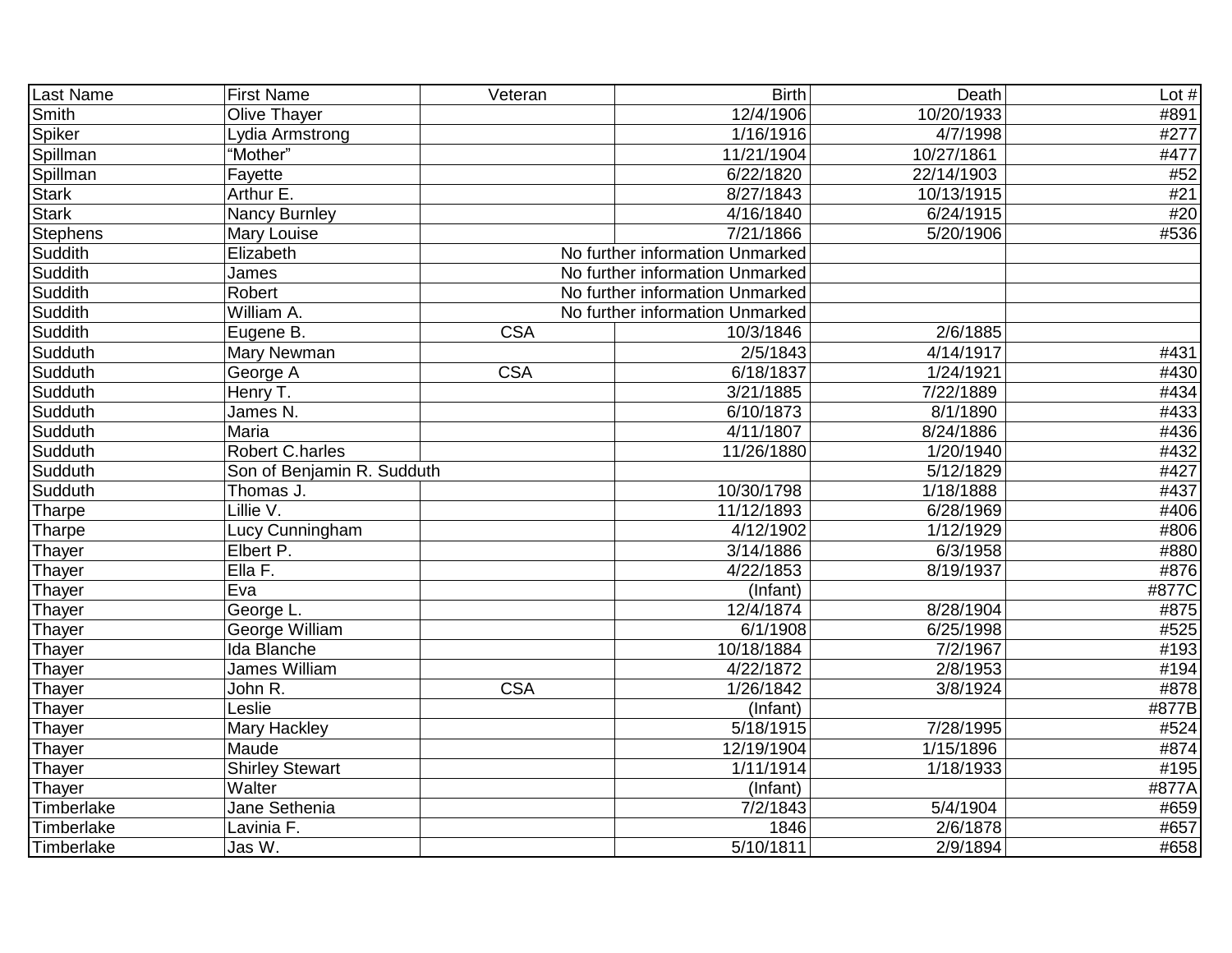| Last Name       | <b>First Name</b>        | Veteran    | <b>Birth</b>           | Death                  | Lot $#$ |
|-----------------|--------------------------|------------|------------------------|------------------------|---------|
| <b>Trincher</b> | <b>Pearl Harris</b>      |            | 11/11/1904             | 5/24/1958              | #307    |
| <b>Trincher</b> | Samuel D.                |            | 1/13/1904              | 7/15/1961              | #308    |
| <b>Triplett</b> | Carrie S.                |            | $\overline{5/21}/1832$ | 11/20/1875             | #243    |
| <b>Triplett</b> | Matilda                  |            | 9/21/1869              | 6/18/1870              | #246    |
| Triplett        | Granville S.P.           |            | 4/4/1878               | 7/10/1905              | #213    |
| <b>Triplett</b> | Granville S.P.           |            | 2/25/1835              | 4/22/1919              | #241    |
| <b>Triplett</b> | Leonida S.               |            | 2/1/1863               | $\overline{7/31/1863}$ | #246.1  |
| <b>Triplett</b> | Lucy E.                  |            | 7/24/1849              | 7/15/1936              | #212    |
| <b>Triplett</b> | Nannie Douglas           |            | 11/3/1823              | 11/3/1880              | #247    |
| <b>Triplett</b> | <b>Robert Lee</b>        |            | 11/30/1866             | 4/13/1893              | #244    |
| <b>Triplett</b> | Susan James              |            | 7/29/1861              | 10/7/1863              | #245    |
| <b>Triplett</b> | <b>Velpeau Mott</b>      |            | 10 mos. 21 das.        | 1/25/1884              | #242    |
| Un Known Burial |                          |            |                        |                        | #581    |
| Un Known Burial |                          |            |                        |                        | #583    |
| Unk stone       |                          |            |                        |                        | #476    |
| Unmarked        | Unknow                   |            |                        |                        | $\#7$   |
| Unmarked        | Unknown                  |            |                        |                        | #5      |
| Unmarked        | <b>UnKnown</b>           |            |                        |                        | #6      |
| Unmarked        | Unknown                  |            |                        |                        | #8      |
| Wayman          | Cassie E. Gee            |            | 9/28/1830              | 5/13/1900              | #930    |
| Wayman          | John L.                  |            | 11/2/1829              | 12/3/1911              | #931    |
| Wayman          | S. Elizabeth             |            | 5/22/1843              | 4/10/1916              | #932    |
| Wayman          | Newsom B.                | CSA Pvt.   | 12/8/1833              | 3/31/1900              | #938    |
| Wayman          | Sallie M.                |            | 1/8/1832               | 1/8/1878               | #939    |
| Weaver          | <b>Frances Elizabeth</b> |            | 7/12/1908              | 6/5/1910               | #585    |
| Werner          | Lucy M.                  |            | 6/28/1854              | 3/19/1943              | #134    |
| Werner          | William H.               |            | 10/30/1848             | 12/18/1928             | #135    |
| White           | Dwayne E.                |            | 8/24/1965              | 8/31/2021              | #1085   |
| White           | <b>Eleanor Faye</b>      |            | 6/25/1939              | 3/21/2010              | #1083   |
| Wilson          |                          | <b>CSA</b> | No Dates               |                        | #379    |
| Wines           | Richard R.               |            | 4/5/1959               | 5/7/2017               | #991    |
| Wood            | Infant Ogden             |            | 2/16/1896              | 3/10/1905              | #535    |
| Wood            | Columbia L. Pollard      |            | 6/10/1832              | 12/23/1903             | #534    |
| Wood            | Jemima Ann               |            | 9/15/1821              | 12/29/1853             | #532    |
| Wood            | Pollard                  |            | 8/16/1825              | 5/12/1888              | #533    |
| Wright          | David W., Jr.            |            | 12/5/1985              | 9/26/1987              | #921    |
| Young           | Samuel A.                | <b>CSA</b> |                        |                        | #804    |
| Williams        | Mary Young               |            | 10/22/1769             | 9/23/1869              | #447    |